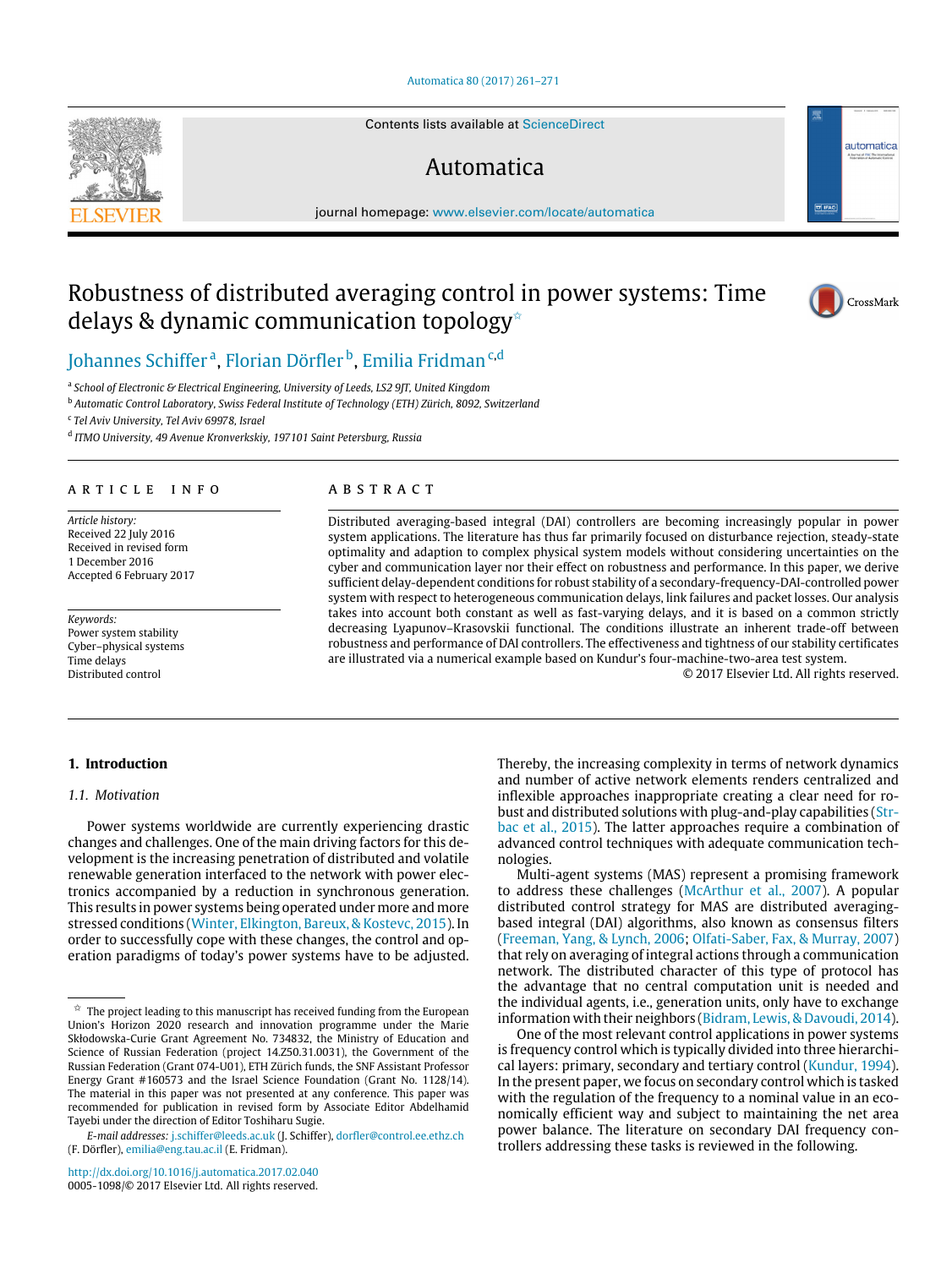#### *1.2. Literature review on DAI frequency control*

DAI algorithms have been proposed previously to address the objectives of secondary frequency control in bulk power systems [\(Andreasson,](#page-9-5) [Sandberg,](#page-9-5) [Dimarogonas,](#page-9-5) [&](#page-9-5) [Johansson,](#page-9-5) [2012;](#page-9-5) [Monshizadeh](#page-9-6) [&](#page-9-6) [De](#page-9-6) [Persis,](#page-9-6) [2017;](#page-9-6) [Schiffer](#page-9-7) [&](#page-9-7) [Dörfler,](#page-9-7) [2016;](#page-9-7) [Trip,](#page-10-5) [Bürger,](#page-10-5) [&](#page-10-5) [De](#page-10-5) [Persis,](#page-10-5) [2016\)](#page-10-5) and also in microgrids (i.e., smallfootprint power systems on the low and medium voltage level) [\(Anon,](#page-9-8) [2016;](#page-9-8) [Bidram](#page-9-3) [et al.,](#page-9-3) [2014;](#page-9-3) [Simpson-Porco,](#page-10-6) [Dörfler,](#page-10-6) [&](#page-10-6) [Bullo,](#page-10-6) [2013\)](#page-10-6). They have been extended to achieve asymptotically optimal injections [\(Stegink,](#page-10-7) [De](#page-10-7) [Persis,](#page-10-7) [&](#page-10-7) [van](#page-10-7) [der](#page-10-7) [Schaft,](#page-10-7) [2016a;](#page-10-7) [Zhao,](#page-10-8) [Mallada,](#page-10-8) [&](#page-10-8) [Dörfler,](#page-10-8) [2015\)](#page-10-8), and have also been adapted to increasingly complex physical system models [\(Persis,](#page-9-9) [Monshizadeh,](#page-9-9) [Schiffer,](#page-9-9) [&](#page-9-9) [Dörfler,](#page-9-9) [2016;](#page-9-9) [Stegink,](#page-10-9) [De](#page-10-9) [Persis,](#page-10-9) [&](#page-10-9) [van](#page-10-9) [der](#page-10-9) [Schaft,](#page-10-9) [2016b\)](#page-10-9). The closed-loop DAI-controlled power system is a cyber–physical system whose stability and performance crucially relies on nearest-neighbor communication. Despite all recent advances, communication-based controllers (in power systems) are subject to considerable uncertainties such as message delays, message losses, and link failures [\(Strbac](#page-10-4) [et al.,](#page-10-4) [2015;](#page-10-4) [Yang,](#page-10-10) [Barria,](#page-10-10) [&](#page-10-10) [Green,](#page-10-10) [2011\)](#page-10-10) that can severely reduce the performance – or even affect the stability – of the overall cyber–physical system. Such cyber–physical phenomena and uncertainties have not been considered thus far in DAI-controlled power systems.

For microgrids, the effect of communication delays on secondary controllers has been considered in [Liu,](#page-9-10) [Wang,](#page-9-10) [and](#page-9-10) [Liu](#page-9-10) [\(2015\)](#page-9-10) for the case of a centralized PI controller, in [Ahumada,](#page-9-11) [Crdenas,](#page-9-11) [Sez,](#page-9-11) [and](#page-9-11) [Guerrero](#page-9-11) [\(2016\)](#page-9-11) for a centralized PI controller with a Smith predictor as well as a model predictive controller and in [Coelho](#page-9-12) [et al.](#page-9-12) [\(2016\)](#page-9-12) for a DAI-controlled microgrid with fixed communication topology. In all three papers, a small-signal (i.e., linearization-based) analysis of a model with constant delays is performed.

In [Lai,](#page-9-13) [Zhou,](#page-9-13) [Lu,](#page-9-13) [and](#page-9-13) [Liu](#page-9-13) [\(2016\)](#page-9-13) and [Lai,](#page-9-14) [Zhou,](#page-9-14) [Lu,](#page-9-14) [Yu,](#page-9-14) [and](#page-9-14) [Hu](#page-9-14) [\(2016\)](#page-9-14) distributed control schemes for microgrids are proposed, and conditions for stability under time-varying delays as well as a dynamic communication topology are derived. However, both approaches are based on the pinning-based controllers requiring a master–slave architecture. Compared to the DAI controller in the present paper, this introduces an additional uncertainty as the leader may fail (see also Remark 1 in [Lai,](#page-9-14) [Zhou,](#page-9-14) [Lu,](#page-9-14) [Yu,](#page-9-14) [&](#page-9-14) [Hu,](#page-9-14) 2016). In addition, the analysis in [Lai,](#page-9-13) [Zhou,](#page-9-13) [Lu,](#page-9-13) [and](#page-9-13) [Liu](#page-9-13) [\(2016\)](#page-9-13) and [Lai,](#page-9-14) [Zhou,](#page-9-14) [Lu,](#page-9-14) [Yu,](#page-9-14) [and](#page-9-14) [Hu](#page-9-14) [\(2016\)](#page-9-14) is restricted to the distributed control scheme on the cyber layer and neglects the physical dynamics. Moreover, the control in [Lai,](#page-9-13) [Zhou,](#page-9-13) [Lu,](#page-9-13) [and](#page-9-13) [Liu](#page-9-13) [\(2016\)](#page-9-13) is limited to power sharing strategies, and secondary frequency regulation is not considered.

The delay robustness of alternative distributed secondary control strategies (based on primal–dual decomposition approaches) has been investigated for constant delays and a linearized power system model in [Zhang,](#page-10-11) [Kang,](#page-10-11) [McCulloch,](#page-10-11) [and](#page-10-11) [Papachristodoulou](#page-10-11) [\(2016\)](#page-10-11) and [Zhang](#page-10-12) [and](#page-10-12) [Papachristodoulou](#page-10-12) [\(2014\)](#page-10-12).

## *1.3. Contributions*

The present paper addresses both the cyber and the physical aspects of DAI frequency control by deriving conditions for robust stability of nonlinear DAI-controlled power systems under communication uncertainties. With regard to delays, we consider constant as well as fast-varying delays. The latter are a common phenomenon in sampled data networked control systems, due to digital control [\(Fridman,](#page-9-15) [2014a,b;](#page-9-15) [Liu](#page-9-16) [&](#page-9-16) [Fridman,](#page-9-16) [2012\)](#page-9-16) and as the network access and transmission delays depend on the actual network conditions, e.g., in terms of congestion and channel quality [\(Hespanha,](#page-9-17) [Naghshtabrizi,](#page-9-17) [&](#page-9-17) [Xu,](#page-9-17) [2007\)](#page-9-17). In addition to delays, in practical applications the topology of the communication network can be time-varying due to message losses and link failures [\(Lin](#page-9-18) [&](#page-9-18) [Jia,](#page-9-18) [2008;](#page-9-18) [Olfati-Saber](#page-9-2) [et al.,](#page-9-2) [2007;](#page-9-2) [Olfati-Saber](#page-9-19) [&](#page-9-19) [Murray,](#page-9-19) [2004\)](#page-9-19). This can be modeled by a switching communication network [\(Olfati-Saber](#page-9-2) [et al.,](#page-9-2) [2007;](#page-9-2) [Olfati-Saber](#page-9-19) [&](#page-9-19) [Murray,](#page-9-19) [2004\)](#page-9-19). Thus, the explicit consideration of communication uncertainties leads to a *switched nonlinear power system model with (timevarying) delays* the stability of which is investigated in this paper.

More precisely, our main contributions are as follows. First, we derive a strict Lyapunov function for a nominal DAI-controlled power system model without communication uncertainties, which may also be of independent interest. Second, we extend this strict Lyapunov function to a common Lyapunov–Krasovskii functional (LKF) to provide sufficient delay-dependent conditions for robust stability of a DAI-controlled power system with dynamic communication topology as well as heterogeneous constant and fast-varying delays. Our stability conditions can be verified without exact knowledge of the operating state and reflect a fundamental trade-off between robustness and performance of DAI control. Third and finally, we illustrate the effectiveness of the derived approach on a numerical benchmark example, namely Kundur's four-machine-two-area test system [\(Kundur,](#page-9-4) [1994,](#page-9-4) Example 12.6).

The remainder of the paper is structured as follows. In Section [2](#page-1-0) we recall some preliminaries on algebraic graph theory and introduce the power system model employed for the analysis. The DAI control is motivated and introduced in Section [3,](#page-2-0) where we also derive a suitable error system. A strict Lyapunov function for the closed-loop DAI-controlled power system is derived in Section [4.](#page-4-0) Based on this Lyapunov function, we then construct a common LKF for DAI-controlled power systems with constant and fast-varying delays in Section [5.](#page-4-1) A numerical example is provided in Section [6.](#page-6-0) The paper is concluded with a brief summary and outlook on future work in Section [7.](#page-7-0)

**Notation.** We define the sets  $\mathbb{R}_{\geq 0} := \{x \in \mathbb{R} | x \geq 0\}, \mathbb{R}_{>0} :=$  ${x \in \mathbb{R} | x > 0}$  and  $\mathbb{R}_{< 0} := \{ \overline{x} \in \mathbb{R} | x < 0 \}$ . For a set  $\mathcal{V}, |\mathcal{V}|$ denotes its cardinality and  $[\mathcal{V}]^k$  denotes the set of all subsets of V that contain *k* elements. Let  $x = col(x_i) \in \mathbb{R}^n$  denote a vector with entries  $x_i$  for  $i \in \{1, \ldots, n\}$ ,  $\mathbb{O}_n$  the zero vector,  $\mathbb{1}_n$  the vector with all entries equal to one,  $I_n$  the  $n \times n$  identity matrix,  $\mathbb{O}_{n \times n}$ the  $n \times n$  matrix with all entries equal to zero and diag( $a_i$ ) an  $n \times n$  diagonal matrix with diagonal entries  $a_i \in \mathbb{R}$ . Likewise,  $A =$ blkdiag(*Ai*) denotes a block-diagonal matrix with block-diagonal matrix entries  $A_i$ . For  $A \in \mathbb{R}^{n \times n}$ ,  $A > 0$  means that  $A$  is symmetric positive definite. The elements below the diagonal of a symmetric matrix are denoted by  $*$ . We denote by  $W[-h, 0], h \in \mathbb{R}_{>0}$ , the Banach space of absolutely continuous functions  $\phi : [-h, 0] \rightarrow$  $\mathbb{R}^n$ ,  $h \in \mathbb{R}_{>0}$ , with  $\dot{\phi} \in L_2(-h, 0)^n$  and with the norm  $\|\phi\|_W =$  $\max_{\theta \in [a,b]} |\phi(\theta)| + \left( \int_{-h}^0 \dot{\phi}^2 d\theta \right)^{0.5}$ . Also,  $\nabla f$  denotes the gradient of a function  $f : \mathbb{R}^n \to \mathbb{R}$ .

## <span id="page-1-0"></span>**2. Preliminaries**

## *2.1. Algebraic graph theory*

An undirected graph of order *n* is a tuple  $\mathcal{G} = (\mathcal{N}, \mathcal{E})$ , where  $\mathcal{N} = \{1, \ldots, n\}$  is the set of nodes and  $\mathcal{E} \subseteq [\mathcal{N}]^2, \mathcal{E} =$  ${e_1, \ldots, e_m}$ , is the set of undirected edges, i.e., the elements of  $\epsilon$ are subsets of  $\mathcal N$  that contain two elements. In the context of the present work, each node in the graph represents a generation unit. The adjacency matrix  $A \in \mathbb{R}^{|N| \times |N|}$  has entries  $a_{ik} = a_{ki} = 1$ if an edge between *i* and *k* exists and  $a_{ik} = 0$  otherwise. The degree of a node *i* is defined as  $d_i = \sum_{k=1}^{n} a_{ik}$ . The Laplacian matrix of an undirected graph is given by  $\mathcal{L} = \mathcal{D} - \mathcal{A}$ , where  $\mathcal{D} = \text{diag}(d_i) \in \mathbb{R}^{|\mathcal{N}| \times |\mathcal{N}|}$ . An ordered sequence of nodes such that any pair of consecutive nodes in the sequence is connected by an edge is called a path. A graph  $g$  is called connected if for all pairs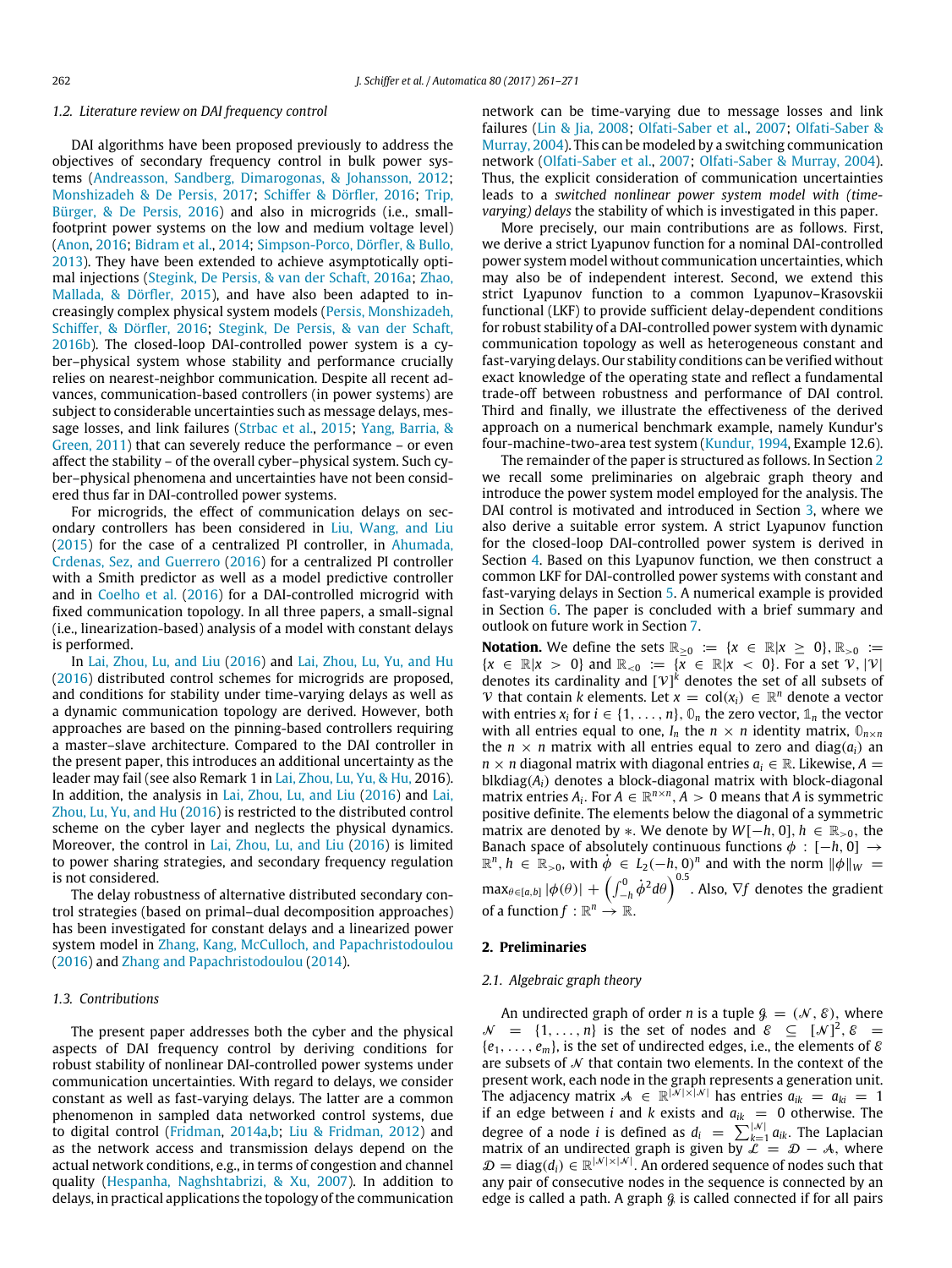$\{i, k\} \in [\mathcal{N}]^2$  there exists a path from *i* to *k*. The Laplacian matrix  $\mathcal{L}$ of an undirected graph is positive semidefinite with a simple zero eigenvalue if and only if the graph is connected. The corresponding right eigenvector to this simple zero eigenvalue is  $\mathbb{1}_n$ , i.e.,  $\mathcal{L}\mathbb{1}_n = \mathbb{0}_n$ [\(Godsil](#page-9-20) [&](#page-9-20) [Royle,](#page-9-20) [2001\)](#page-9-20). We refer the reader to [Diestel](#page-9-21) [\(2000\)](#page-9-21) and [Godsil](#page-9-20) [and](#page-9-20) [Royle](#page-9-20) [\(2001\)](#page-9-20) for further information on graph theory.

#### *2.2. Power network model*

We consider a Kron-reduced [\(Dörfler](#page-9-22) [&](#page-9-22) [Bullo,](#page-9-22) [2013;](#page-9-22) [Kundur,](#page-9-4) [1994\)](#page-9-4) power system model composed of  $n \geq 1$  nodes. The set of network nodes is denoted by  $\mathcal{N} = \{1, \ldots, n\}$ . Following standard practice, we make the following assumptions: the line admittances are purely inductive and the voltage amplitudes  $V_i \in \mathbb{R}_{>0}$  at all nodes *i* ∈  $N$  are constant [\(Kundur,](#page-9-4) [1994\)](#page-9-4). To each node *i* ∈  $N$ , we associate a phase angle  $\theta_i$  :  $\mathbb{R}_{\geq 0} \to \mathbb{R}$  and denote its time derivative by  $\omega_i = \dot{\theta}_i$ , which represents the electrical frequency at the *i*th node. Under the made assumptions, two nodes *i* and *k* are connected via a nonzero susceptance  $B_{ik} \in \mathbb{R}_{\leq 0}$ . If there is no line between *i* and *k*, then  $B_{ik} = 0$ . We denote by  $\mathcal{N}_i = \{k \in \mathcal{N} \mid$  $B_{ik} \neq 0$ } the set of neighboring nodes of the *i*th node. Furthermore, we assume that for all  $\{i, k\} \in [\mathcal{N}]^2$  there exists an ordered sequence of nodes from *i* to *k* such that any pair of consecutive nodes in the sequence is connected by a power line represented by an admittance, i.e., the electrical network is connected.

We consider a heterogeneous generation pool consisting of rotational synchronous generators (SGs) and inverter-interfaced units. The former are the standard equipment in conventional power networks and mostly used to connect fossil-fueled generation to the network. Compared to this, most renewable and storage units are connected via inverters, i.e., power electronics equipment, to the grid. We assume that all inverter-interfaced units are fitted with droop control and power measurement filters, see [Schiffer](#page-9-23) [\(2015\)](#page-9-23) and [Zhong](#page-10-13) [and](#page-10-13) [Hornik](#page-10-13) [\(2013\)](#page-10-13). This implies that their dynamics admit a mathematically equivalent representation to SGs [\(Schiffer,](#page-9-23) [2015;](#page-9-23) [Schiffer,](#page-10-14) [Ortega,](#page-10-14) [Astolfi,](#page-10-14) Raisch, & Sezi, [2014\)](#page-10-14). Hence, the dynamics of the generation unit at the *i*th node,  $i \in \mathcal{N}$ , considered in this paper is given by

$$
\dot{\theta}_i = \omega_i, \nM_i \dot{\omega}_i = -D_i(\omega_i - \omega^d) + P_i^d - G_{ii}V_i^2 + u_i - P_i,
$$
\n(1)

where  $D_i \in \mathbb{R}_{>0}$  is the damping or (inverse) droop coefficient,  $\omega^d \in$  $\mathbb{R}_{>0}$  is the nominal frequency,  $P_i^d \in \mathbb{R}$  is the active power setpoint and  $G_{ii}V_i^2, G_{ii} \in \mathbb{R}_{\geq 0}$ , represents the (constant active power) load at the *i*th node.<sup>[1](#page-2-1)</sup> Furthermore,  $u_i:\mathbb{R}_{\geq 0} \rightarrow \mathbb{R}$  is a control input and  $M_i \in \mathbb{R}_{>0}$  is the (virtual) inertia coefficient, which in case of an inverter-interfaced unit is given by  $M_i = \tau_{P_i} D_i$ , where  $\tau_{P_i} \in \mathbb{R}_{>0}$  is the low-pass filter time constant of the power measurement filter, see [Schiffer](#page-9-23) [\(2015\)](#page-9-23) and [Schiffer,](#page-10-15) [Goldin,](#page-10-15) [Raisch,](#page-10-15) [and](#page-10-15) [Sezi](#page-10-15) [\(2013\)](#page-10-15). Following standard practice in power systems, all parameters are assumed to be given in per unit [\(Kundur,](#page-9-4) [1994\)](#page-9-4). The active power flow  $P_i: \mathbb{R}^n \to \mathbb{R}$  is given by

$$
P_i = \sum_{k \in \mathcal{N}_i} |B_{ik}| V_i V_k \sin(\theta_{ik}),
$$

where we have introduced the short-hand  $\theta_{ik} = \theta_i - \theta_k$ . For a detailed modeling of the system components, the reader is referred to [Schiffer](#page-9-23) [\(2015\)](#page-9-23) and [Schiffer,](#page-10-16) [Zonetti](#page-10-16) [et al.](#page-10-16) [\(2016\)](#page-10-16).

To derive a compact model representation of the power system, it is convenient to introduce the matrices

$$
D = \text{diag}(D_i) \in \mathbb{R}^{n \times n}, \qquad M = \text{diag}(M_i) \in \mathbb{R}^{n \times n},
$$

and the vectors

$$
\theta = \text{col}(\theta_i) \in \mathbb{R}^n, \qquad \omega = \text{col}(\omega_i) \in \mathbb{R}^n,
$$
  
\n
$$
P^{\text{net}} = \text{col}(P_i^d - G_{ii}V_i^2) \in \mathbb{R}^n, \quad u = \text{col}(u_i) \in \mathbb{R}^n.
$$

Also, we introduce the *potential function*  $U : \mathbb{R}^n \to \mathbb{R}$ ,

$$
U(\theta) = - \sum_{\{i,k\} \in [\mathcal{N}]^2} |B_{ik}| V_i V_k \cos(\theta_{ik}).
$$

Then, the dynamics  $(1)$ ,  $\forall i \in \mathcal{N}$ , can be compactly written as

<span id="page-2-3"></span>
$$
\dot{\theta} = \omega,
$$
  
\n
$$
M\dot{\omega} = -D(\omega - \mathbb{1}_n \omega^d) + P^{net} + u - \nabla_{\theta} U(\theta).
$$
\n(2)

Observe that due to symmetry of the power flows *Pi*,

<span id="page-2-4"></span>
$$
\mathbb{1}_n^\top \nabla_\theta U(\theta) = 0. \tag{3}
$$

## <span id="page-2-0"></span>**3. Nominal DAI-controlled power system model with fixed communication topology and no delays**

In this section, the employed secondary control scheme is motivated and introduced. Subsequently, we derive the considered resulting *nominal* closed-loop system, i.e., without delays and switched topology. For this model, we construct a suitable error system and a strict Lyapunov function in Section [4,](#page-4-0) both of which are instrumental to establish the robust stability results under communication uncertainties in Section [5.](#page-4-1)

<span id="page-2-7"></span>*3.1. Secondary frequency control: Objectives and distributed averaging integral (DAI) control*

<span id="page-2-2"></span>The whole power system is designed to work at, or at least very close to, the nominal network frequency  $\omega^d$  [\(Kundur,](#page-9-4) [1994\)](#page-9-4). However, by inspection of a synchronized solution (i.e., a solution with constant uniform frequencies  $\omega^* = \omega^s \mathbb{1}_n$ , constant control input  $u^*$  and constant phase angle differences  $\theta_{ik}^*$  of the system [\(2\),](#page-2-3) we have that

$$
0 = \mathbb{1}_n^{\top} M \dot{\omega} = \mathbb{1}_n^{\top} (-D \mathbb{1}_n (\omega^s - \omega^d) + P^{net} + u^* - \nabla_{\theta} U(\theta^*)),
$$
  
which with (3) implies that

<span id="page-2-6"></span>
$$
\omega^s = \omega^d + \frac{\mathbb{1}_n^{\top}(P^{\text{net}} + u^*)}{\mathbb{1}_n^{\top} D \mathbb{1}_n}.
$$
\n(4)

Note that the loads  $G_{ii}V_i^2$  contained in  $P^{net}$  are usually unknown. Hence, in general  $\mathbb{1}_n^{\top}P^{net} \neq 0$  and, thus,  $\omega^s \neq \omega^d$ , unless the additional control signal *u* ∗ accounts for the power imbalance. Control schemes which yield such *u* ∗ and, consequently, ensure  $\omega^s = \omega^d$  are termed *secondary frequency controllers*.

Building upon [\(Schiffer](#page-9-7) [&](#page-9-7) [Dörfler,](#page-9-7) [2016;](#page-9-7) [Simpson-Porco](#page-10-6) [et al.,](#page-10-6) [2013;](#page-10-6) [Zhao](#page-10-8) [et al.,](#page-10-8) [2015\)](#page-10-8), we consider the following secondary frequency control scheme for the system [\(2\)](#page-2-3)

<span id="page-2-5"></span>
$$
u = -p,
$$
  
\n
$$
\dot{p} = K(\omega - \mathbb{1}_n \omega^d) - K A \mathcal{L} A p.
$$
\n(5)

We refer to the control [\(5\)](#page-2-5) as *distributed averaging integral (DAI) control law* in the sequel. Here,  $K \in \mathbb{R}^{n \times n}$  is a diagonal gain matrix with positive diagonal entries,  $\mathcal{L} = \mathcal{L}^{\top} \in \mathbb{R}^{n \times n}$  is the Laplacian matrix of the undirected and connected communication

<span id="page-2-1"></span><sup>1</sup> For constant voltage amplitudes, any constant power load can equivalently be represented by a constant impedance load, i.e., to any constant  $P \in \mathbb{R}_{\geq 0}$  and constant  $V \in \mathbb{R}_{>0}$ , there exists a constant  $G \in \mathbb{R}_{>0}$ , such that  $P = GV^2$ . On larger time scales, the loads may not be constant but follow regular (e.g., daily) fluctuations that can be accurately represented by internal models in the controllers [\(Monshizadeh](#page-9-6) [&](#page-9-6) [De](#page-9-6) [Persis,](#page-9-6) [2017;](#page-9-6) [Pedersen,](#page-9-24) [Sloth,](#page-9-24) [&](#page-9-24) [Wisniewski,](#page-9-24) [2016;](#page-9-24) [Trip](#page-10-5) [et al.,](#page-10-5) [2016\)](#page-10-5). For the time-scales of interest to us, a constant load model suffices and, accordingly, our controllers contain integrators.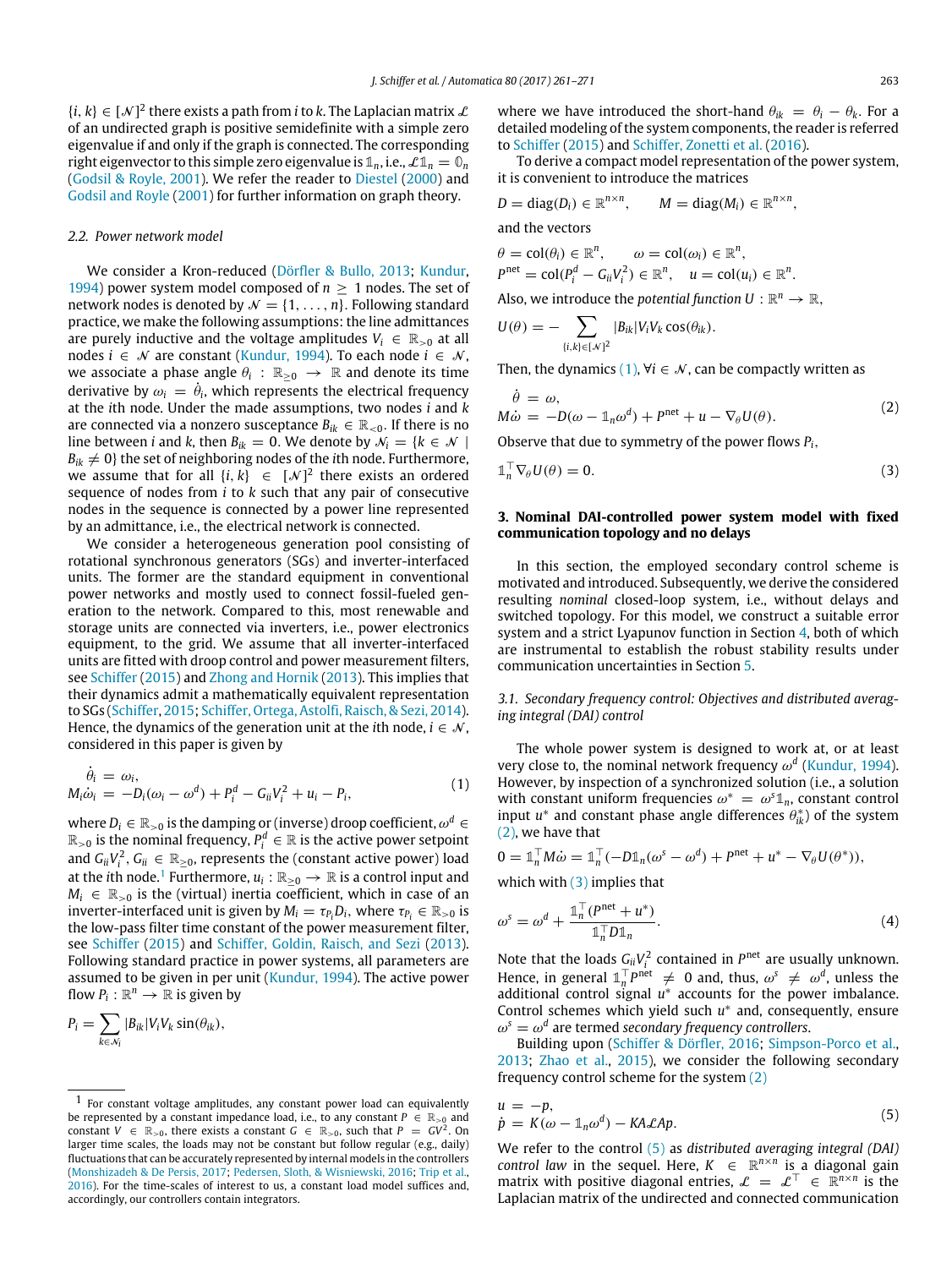graph over which the individual generation units can communicate with each other, and *A* is a positive definite diagonal matrix with the element  $A_{ii} > 0$  being a coefficient accounting for the cost of secondary control at node *i*. It has been shown in [Schiffer](#page-9-7) [and](#page-9-7) [Dörfler](#page-9-7) [\(2016\)](#page-9-7), [Simpson-Porco](#page-10-6) [et al.](#page-10-6) [\(2013\)](#page-10-6) and [Zhao](#page-10-8) [et al.](#page-10-8) [\(2015\)](#page-10-8) that the control law  $(5)$  is a suitable secondary frequency control scheme for the system [\(2\),](#page-2-3) i.e., it can achieve  $\omega^s = \omega^d$ despite unknown (constant) loads; see [Monshizadeh](#page-9-6) [and](#page-9-6) [De](#page-9-6) [Persis](#page-9-6) [\(2017\)](#page-9-6) and [Trip](#page-10-5) [et al.](#page-10-5) [\(2016\)](#page-10-5) for variations of the control [\(5\)](#page-2-5) for dynamic load models. In addition to secondary frequency control, the control law  $(5)$  can also ensure that the power injections of all generation units satisfy the *identical marginal cost* requirement in steady-state, i.e.,

$$
A_{ii}u_i^* = A_{kk}u_k^* \quad \text{for all } i \in \mathcal{N}, \ k \in \mathcal{N}, \tag{6}
$$

where *Aii* and *Akk* are the respective diagonal entries of the matrix *A*.

The *nominal* closed-loop system resulting from combining [\(2\)](#page-2-3) with  $(5)$  is given by

$$
\dot{\theta} = \omega,
$$
  
\n
$$
M\dot{\omega} = -D(\omega - \omega^d 1_n) + P^{net} - \nabla_{\theta} U(\theta) - p,
$$
  
\n
$$
\dot{p} = K(\omega - 1_n\omega^d) - K A \mathcal{L} A p.
$$
\n(7)

To formalize our main objective, it is convenient to introduce the notion below.

**Definition 1** (*Synchronized Motion*)**.** The system [\(7\)](#page-3-0) admits a synchronized motion if it has a solution for all  $t \geq 0$  of the form

$$
\theta^*(t) = \theta_0^* + \omega^* t, \quad \omega^* = \omega^s \mathbb{1}_n, \ p^* \in \mathbb{R}^n,
$$

where  $\omega^s \in \mathbb{R}$  and  $\theta^*_0 \in \mathbb{R}^n$  such that

$$
|\theta_{0,i}^*-\theta_{0,k}^*|<\frac{\pi}{2}\quad\forall i\in\mathcal{N},\ \forall k\in\mathcal{N}_i.
$$

Note that [Schiffer](#page-9-7) [and](#page-9-7) [Dörfler](#page-9-7) [\(2016,](#page-9-7) Lemma 4.2) implies that the system [\(7\)](#page-3-0) has at most one synchronized motion  $col(\theta^*, \omega^*, p^*)$ (modulo  $2\pi$ ). That motion also satisfies the identical marginal cost requirement [\(6\)](#page-3-1) and is characterized by

$$
p^* = \alpha A^{-1} \mathbb{1}_n, \qquad \alpha = \frac{\mathbb{1}_n^{\top} P^{net}}{\mathbb{1}_n^{\top} A^{-1} \mathbb{1}_n}
$$
 (8)

and, hence,  $\omega^s = \omega^d$ , see [\(4\)](#page-2-6) with  $u^* = -p^*$ .

#### *3.2. A useful coordinate transformation*

We introduce a coordinate transformation that is fundamental to establish our robust stability results. Recall that  $\mathbb{1}_n^\top \mathcal{L} = 0$ . This results in an invariant subspace of the *p*-variables, which makes the construction of a strict Lyapunov function for the system [\(7\)](#page-3-0) difficult. Therefore, we seek to eliminate this invariant subspace through an appropriate coordinate transformation. To this end and inspired by [Lin](#page-9-18) [and](#page-9-18) [Jia](#page-9-18) [\(2008\)](#page-9-18), [Olfati-Saber](#page-9-19) [and](#page-9-19) [Murray](#page-9-19) [\(2004\)](#page-9-19) and [Wu,](#page-10-17) [Dörfler,](#page-10-17) [and](#page-10-17) [Jovanovic](#page-10-17) [\(2016\)](#page-10-17), we introduce the variables  $\bar{p} \in \mathbb{R}^{(n-1)}$  and  $\zeta \in \mathbb{R}$  via the transformation

$$
\begin{bmatrix} \bar{p} \\ \zeta \end{bmatrix} = W^{\top} K^{-\frac{1}{2}} p, \quad W = \begin{bmatrix} W & \frac{1}{\sqrt{\mu}} K^{-\frac{1}{2}} A^{-1} \mathbb{1}_n \end{bmatrix}, \tag{9}
$$

where  $\mu = \|K^{-\frac{1}{2}}A^{-1}1\|_n\|_2^2$  and  $W \in \mathbb{R}^{n \times (n-1)}$  has orthonormal  $\mathcal{L}$  columns that are all orthogonal to  $K^{-\frac{1}{2}}A^{-1}\mathbb{1}_n$ , i.e.,  $W^\top K^{-\frac{1}{2}}A^{-1}\mathbb{1}_n = 0$ **0**(*n*−1) . Hence, the transformation matrix W ∈ R *n*×*n* is orthogonal, i.e.,

$$
WW^{\top} = WW^{\top} + \frac{1}{\mu} K^{-\frac{1}{2}} A^{-1} \mathbb{1}_n \mathbb{1}_n^{\top} K^{-\frac{1}{2}} A^{-1} = I_n.
$$
 (10)

Accordingly,  $\bar{p}$  is a projection of  $p$  on the subspace orthogonal to  $K^{-\frac{1}{2}}A^{-1}\mathbb{1}_n$  scaled by  $K^{-\frac{1}{2}}$ . Furthermore,

<span id="page-3-2"></span>
$$
\zeta = \frac{1}{\sqrt{\mu}} \mathbb{1}_n^\top K^{-1} A^{-1} p \tag{11}
$$

can be interpreted as the scaled average secondary control injections of the network. Indeed, from [\(7\)](#page-3-0) together with the fact that  $\mathbb{1}_n^{\top} \mathcal{L} = 0$ , we have that

$$
\dot{\zeta} = \frac{1}{\sqrt{\mu}} \mathbb{1}_n^\top K^{-1} A^{-1} \dot{p} = \frac{1}{\sqrt{\mu}} \mathbb{1}_n^\top A^{-1} (\omega - \mathbb{1}_n \omega^d),
$$

which by integrating with respect to time and recalling  $(11)$  yields

<span id="page-3-1"></span>
$$
\zeta = \frac{1}{\sqrt{\mu}} \mathbb{1}_n^{\top} A^{-1} (\theta - \theta_0 - \mathbb{1}_n \omega^d t + K^{-1} p_0)
$$
  
= 
$$
\frac{1}{\sqrt{\mu}} \mathbb{1}_n^{\top} A^{-1} (\theta - \mathbb{1}_n \omega^d t) + \bar{\zeta}_0,
$$
 (12)

<span id="page-3-7"></span><span id="page-3-0"></span>where

$$
\bar{\zeta}_0 = \sqrt{\mu}^{-1} \mathbb{1}_n^{\top} A^{-1} (K^{-1} p_0 - \theta_0).
$$
 (13)

As a consequence, the coordinate  $\zeta$  can be expressed by means of  $\theta$  and the parameter  $\bar{\zeta}_0$ . Hence,

<span id="page-3-3"></span>
$$
p = K^{\frac{1}{2}} \left( W \bar{p} + \frac{1}{\sqrt{\mu}} K^{-\frac{1}{2}} A^{-1} \mathbb{1}_n \zeta \right)
$$
  
=  $K^{\frac{1}{2}} \left( W \bar{p} + \frac{1}{\mu} K^{-\frac{1}{2}} A^{-1} \mathbb{1}_n (\mathbb{1}_n^\top A^{-1} (\theta - \mathbb{1}_n \omega^d t) + \bar{\zeta}_0) \right).$  (14)

Accordingly, we define the matrix

$$
\bar{\mathcal{L}} = W^\top K^{\frac{1}{2}} A \mathcal{L} A K^{\frac{1}{2}} W \in \mathbb{R}^{(n-1)\times(n-1)},
$$

that corresponds to the communication Laplacian matrix  $\mathcal L$  after scaling and projection. Note that  $\mathcal L$  is connected by assumption, and thus  $\overline{L}$  is positive definite.

<span id="page-3-5"></span>In the reduced coordinates, the dynamics [\(7\)](#page-3-0) become

<span id="page-3-6"></span>
$$
\dot{\theta} = \omega,
$$
  
\n
$$
M\dot{\omega} = -D(\omega - \omega^{d}\mathbb{1}_{n}) + P^{net} - \nabla_{\theta}U(\theta)
$$
  
\n
$$
-K^{\frac{1}{2}}\left(W\bar{p} + \frac{1}{\mu}K^{-\frac{1}{2}}A^{-1}\mathbb{1}_{n}(\mathbb{1}_{n}^{\top}A^{-1}(\theta - \mathbb{1}_{n}\omega^{d}t) + \bar{\zeta}_{0})\right), (15)
$$
  
\n
$$
\dot{\bar{p}} = W^{\top}K^{-\frac{1}{2}}\dot{p}
$$
  
\n
$$
= W^{\top}K^{\frac{1}{2}}(\omega - \mathbb{1}_{n}\omega^{d}) - \bar{\mathcal{L}}\bar{p},
$$

where we have used [\(14\)](#page-3-3) and the fact that  $\mathcal{L}\mathbb{1}_n = \mathbb{0}_n$ . Note that the transformation [\(9\)](#page-3-4) removes the invariant subspace span( $\mathbb{1}_n$ ) of a synchronized motion of  $(7)$  in the  $\theta$ -variables and shifts it to the invariant subspace span $(K^{-\frac{1}{2}}A^{-1})$ , where it is factored out in the orthogonal reduced-order  $\bar{p}$ -variables.

#### *3.3. Error states*

For the subsequent analysis, we make the following standard assumption [\(Schiffer](#page-9-7) [&](#page-9-7) [Dörfler,](#page-9-7) [2016;](#page-9-7) [Schiffer](#page-10-14) [et al.,](#page-10-14) [2014\)](#page-10-14).

<span id="page-3-4"></span>**Assumption 2** (*Existence of Synchronized Motion*)**.** The closed-loop system  $(15)$  possesses a synchronized motion.  $\square$ 

<span id="page-3-8"></span>With initial time  $t_0 = 0$ , as well as

$$
\bar{p}^* = W^\top K^{-\frac{1}{2}} p^*,
$$

see [\(9\),](#page-3-4) we introduce the error coordinates

$$
\tilde{\omega} = \omega - \mathbb{1}_n \omega^d, \quad \tilde{p} = \bar{p} - \bar{p}^*,
$$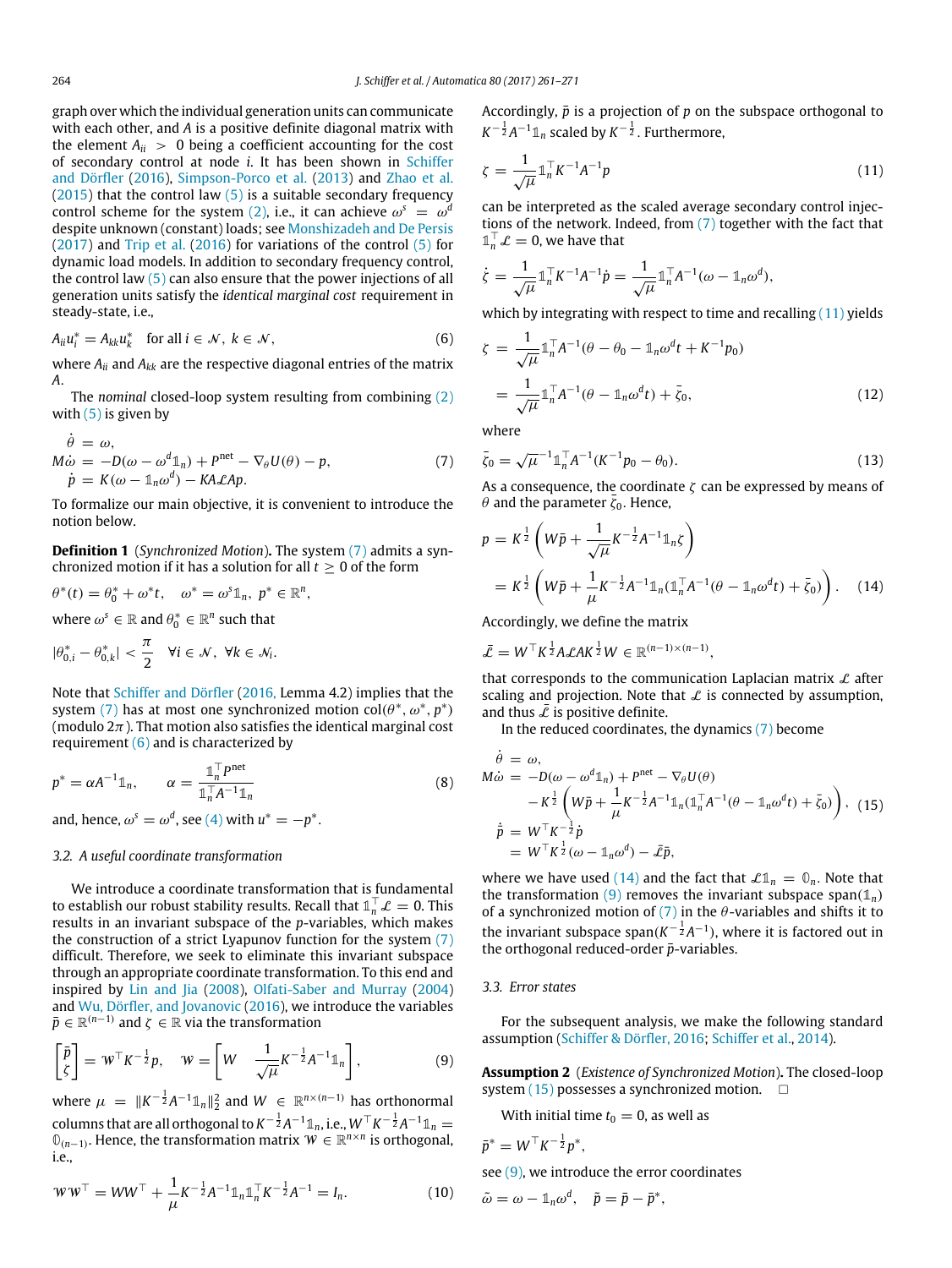$$
\tilde{\theta} = \theta - \theta^* = \theta_0 - \theta_0^* + \int_0^t \tilde{\omega}(s) ds,
$$
  

$$
x = \text{col}\left(\tilde{\theta}, \tilde{\omega}, \tilde{p}\right).
$$

Then the dynamics [\(15\)](#page-3-5) become

$$
\dot{\tilde{\theta}} = \tilde{\omega}, \nM\dot{\tilde{\omega}} = -D\tilde{\omega} - \nabla_{\tilde{\theta}}U(\tilde{\theta} + \theta^*) + \nabla_{\tilde{\theta}}U(\theta^*) \n- K^{\frac{1}{2}}W\tilde{p} - \frac{1}{\mu}A^{-1}\mathbb{1}_{n}\mathbb{1}_{n}^{\top}A^{-1}\tilde{\theta}, \n\dot{\tilde{p}} = W^{\top}K^{\frac{1}{2}}\tilde{\omega} - \tilde{\mathcal{L}}\tilde{p}
$$
\n(16)

and  $x^* = \mathbb{O}_{(3n-1)}$  is an equilibrium point of [\(16\).](#page-4-2) Furthermore, in error coordinates the potential function  $U: \mathbb{R}^n \to \mathbb{R}$  reads

$$
U(\tilde{\theta} + \theta^*) = -\sum_{\{i,k\} \in [N]^2} |B_{ik}| V_i V_k \cos(\tilde{\theta}_{ik} + \theta^*_{ik})
$$

with

$$
\nabla_{\tilde{\theta}} U(\tilde{\theta} + \theta^*) = \frac{\partial U(\tilde{\theta} + \theta^*)}{\partial \tilde{\theta}}, \qquad \nabla_{\tilde{\theta}} U(\theta^*) = \frac{\partial U(\tilde{\theta} + \theta^*)}{\partial \tilde{\theta}} \Big|_{\tilde{\theta} = 0_n}.
$$

Recall from Section [3.1](#page-2-7) that any synchronized motion of the system [\(7\)](#page-3-0) satisfies  $\omega^s = \omega^d$  and that  $p^*$  is uniquely given by [\(8\).](#page-3-6) Thus, for a fixed value of  $\bar{\zeta}_0$  it follows from [\(13\)](#page-3-7) together with [\(14\)](#page-3-3) that asymptotic stability of *x* ∗ implies convergence of the solutions  $col(\theta, \omega, p)$  of the original system [\(7\)](#page-3-0) with initial conditions that satisfy

$$
\bar{\zeta}_0 = \sqrt{\mu}^{-1} \mathbb{1}_n^{\top} A^{-1} (K^{-1} p_0 - \theta_0)
$$

to a synchronized motion  $col(\theta^*, \omega^*, p^*)$ , the initial angles  $\theta_0^*$  of which satisfy

$$
\bar{\zeta}_0 = \sqrt{\mu}^{-1} \mathbb{1}_n^{\top} A^{-1} (K^{-1} p^* - \theta_0^*).
$$

As this holds true for any value of  $\bar{\zeta}_0$  and the dynamics [\(16\)](#page-4-2) are independent of  $\bar{\zeta}_0$ , asymptotic stability of  $x^*$  implies convergence of all solutions of the original system  $(7)$  to a synchronized motion.

## <span id="page-4-0"></span>**4. Stability analysis of the nominal closed-loop system with a strict Lyapunov function**

To pave the path for the analysis in Section [5,](#page-4-1) we start by investigating stability of an equilibrium *x* <sup>∗</sup> of the *nominal* (without delays and with constant communication topology) closed-loop system  $(16)$ .

The proposition below provides a stability proof for an equilibrium of the system [\(16\)](#page-4-2) by employing the following strict Lyapunov function candidate

$$
V = U(\tilde{\theta} + \theta^*) - \tilde{\theta}^\top \nabla_{\tilde{\theta}} U(\theta^*) + \frac{1}{2} \tilde{\omega}^\top M \tilde{\omega}
$$
  
+ 
$$
\frac{1}{2\mu} (\mathbb{1}_n^\top A^{-1} \tilde{\theta})^2 + \frac{1}{2} \tilde{p}^\top \tilde{p}
$$
  
+ 
$$
\epsilon \tilde{\omega}^\top A M (\nabla_{\tilde{\theta}} U(\tilde{\theta} + \theta^*) - \nabla_{\tilde{\theta}} U(\theta^*)),
$$
 (17)

where  $\epsilon > 0$  is a positive real and sufficiently small parameter. The Lyapunov function [\(17\)](#page-4-3) is based on the classic kinetic and potential energy terms  $\omega^{\top}M\omega$  and  $U(\theta)$  [\(Pai,](#page-9-25) [1989\)](#page-9-25) written in error coordinates, a Bregman construction to center the Lyapunov function as in [Monshizadeh](#page-9-6) [and](#page-9-6) [De](#page-9-6) [Persis](#page-9-6) [\(2017\)](#page-9-6) and [Trip](#page-10-5) [et al.\(2016\)](#page-10-5), a Chetaev-type cross term between the (incremental) potential and kinetic energies [\(Bullo](#page-9-26) [&](#page-9-26) [Lewis,](#page-9-26) [2004\)](#page-9-26), and a quadratic term for the secondary control inputs (also in error coordinates). We have the following result.

<span id="page-4-5"></span>**Proposition 3** (*Stability of the Nominal System*)**.** *Consider the system* [\(16\)](#page-4-2) *with [Assumption](#page-3-8)* 2*. The function V in* [\(17\)](#page-4-3) *is a strict Lyapunov function for the system* [\(16\)](#page-4-2)*. Furthermore,*  $x^* = \mathbb{O}_{(3n-1)}$ *is locally asymptotically stable.*

**Proof.** We first show that the function *V* in [\(17\)](#page-4-3) is locally positive definite. It is easily verified that

<span id="page-4-2"></span>
$$
\nabla V\big|_{x^*}=\mathbb{0}_{(3n-1)}.
$$

Moreover, the Hessian of *V* evaluated at *x* ∗ is given by

$$
\nabla V^2\big|_{x^*} = \begin{bmatrix} \nabla_{\tilde{\theta}}^2 U\big|_{x^*} + \frac{1}{\mu} A^{-1} \mathbb{1}_n \mathbb{1}_n^\top A^{-1} & \frac{\epsilon}{2} E_{12} & 0 \\ \n& * & M & 0 \\ \n& * & * & I_{(n-1)} \n\end{bmatrix},
$$

where

$$
E_{12} = AM\nabla_{\tilde{\theta}}^2 U|_{x^*} + \nabla_{\tilde{\theta}}^2 U|_{x^*} MA
$$

and **0** denotes a zero matrix of appropriate dimension. Under the standing assumptions,  $\nabla_{\hat{\theta}}^2 U|_{x^*}$  is a Laplacian matrix of an undirected connected graph. Hence,  $\nabla_{\hat{\theta}}^2 U|_{x^*}$  is positive semidefinite with ker( $\nabla_{\bar{\theta}}^2 U|_{x^*}$ ) = span( $\mathbb{1}_n$ ). Furthermore,  $A^{-1} \mathbb{1}_n \mathbb{1}_n^\top A^{-1}$  is positive semidefinite and  $\ker(A^{-1} \mathbb{1}_n \mathbb{1}_n^\top A^{-1}) \cap \ker(\nabla_{\tilde{\theta}}^2 U|_{X^*}) = \mathbb{0}_n$ . In addition, *M* is a diagonal matrix with positive diagonal entries. Thus, all block-diagonal entries of  $\nabla V^2|_{\mathbf{x}^*}$  are positive definite. This implies that there is a sufficiently small  $\epsilon^* > 0$  such that for all  $\hat{\epsilon}$  ∈ [0,  $\epsilon^*$ ] we have that  $\nabla V^2|_{x^*} > 0$ . We choose such  $\epsilon$ . Therefore, *x* ∗ is a strict minimum of *V*.

<span id="page-4-4"></span>The time derivative of *V* along solutions of [\(16\)](#page-4-2) is given by

$$
\dot{V} = -\xi^{\top} \begin{bmatrix} \epsilon A & 0.5\epsilon A D & 0.5\epsilon A K^{\frac{1}{2}} W \\ * & D - 0.5\epsilon E_{22} & 0_{n \times (n-1)} \\ * & * & \tilde{\mathcal{L}} \end{bmatrix} \xi, \qquad (18)
$$

where we have used the property that

$$
(\nabla_{\tilde{\theta}}U(\tilde{\theta} + \theta^*) - \nabla_{\tilde{\theta}}U(\theta^*))^{\top} \mathbb{1}_n = 0
$$

and defined the shorthand

<span id="page-4-6"></span>
$$
E_{22} = (AM\nabla_{\tilde{\theta}}^2 U(\tilde{\theta} + \theta^*) + \nabla_{\tilde{\theta}}^2 U(\tilde{\theta} + \theta^*)AM), \tag{19}
$$

as well as

$$
\xi = \text{col}\left(\nabla_{\tilde{\theta}}U(\tilde{\theta} + \theta^*) - \nabla_{\tilde{\theta}}U(\theta^*), \tilde{\omega}, \tilde{p}\right).
$$

Note that the matrix  $E_{22}$  only depends on the cosines of the angles  $\hat{\theta}$ . Hence, there is a positive real constant  $\gamma$ , such that  $E_{22} \leq \gamma I_n$ for all  $\tilde{\theta} \in \mathbb{R}^n$ . Furthermore, A, D and  $\overline{\tilde{\mathcal{L}}}$  are positive definite matrices. Thus, [Lemma 11](#page-8-0) in [Appendix A](#page-8-1) implies that there is a sufficiently small  $\epsilon^{**} \in (0, \epsilon^*]$  such that for any  $\epsilon \in (0, \epsilon^{**}]$  the matrix on the right-hand side of  $(18)$  is positive definite and, thus,  $V$  < 0 for all  $\xi \neq 0_{(3n-1)}$ . Consequently, by choosing such  $\epsilon$ , *V* is a strict Lyapunov function for the system [\(16\)](#page-4-2) and, by Lyapunov's theorem [\(Khalil,](#page-9-27) [2002\)](#page-9-27), *x* ∗ is asymptotically stable, completing the proof.  $\square$ 

## <span id="page-4-3"></span><span id="page-4-1"></span>**5. Stability of the closed-loop system with dynamic communication topology and delays**

This section is dedicated to the analysis of cyber–physical aspects in the form of communication uncertainties on the performance of the DAI-controlled power system model [\(16\).](#page-4-2)

#### *5.1. Modeling and problem formulation*

Recall from Section [1](#page-0-5) that the most relevant practical communication uncertainties in the context of DAI control are message delays, message losses and link failures. We follow the approaches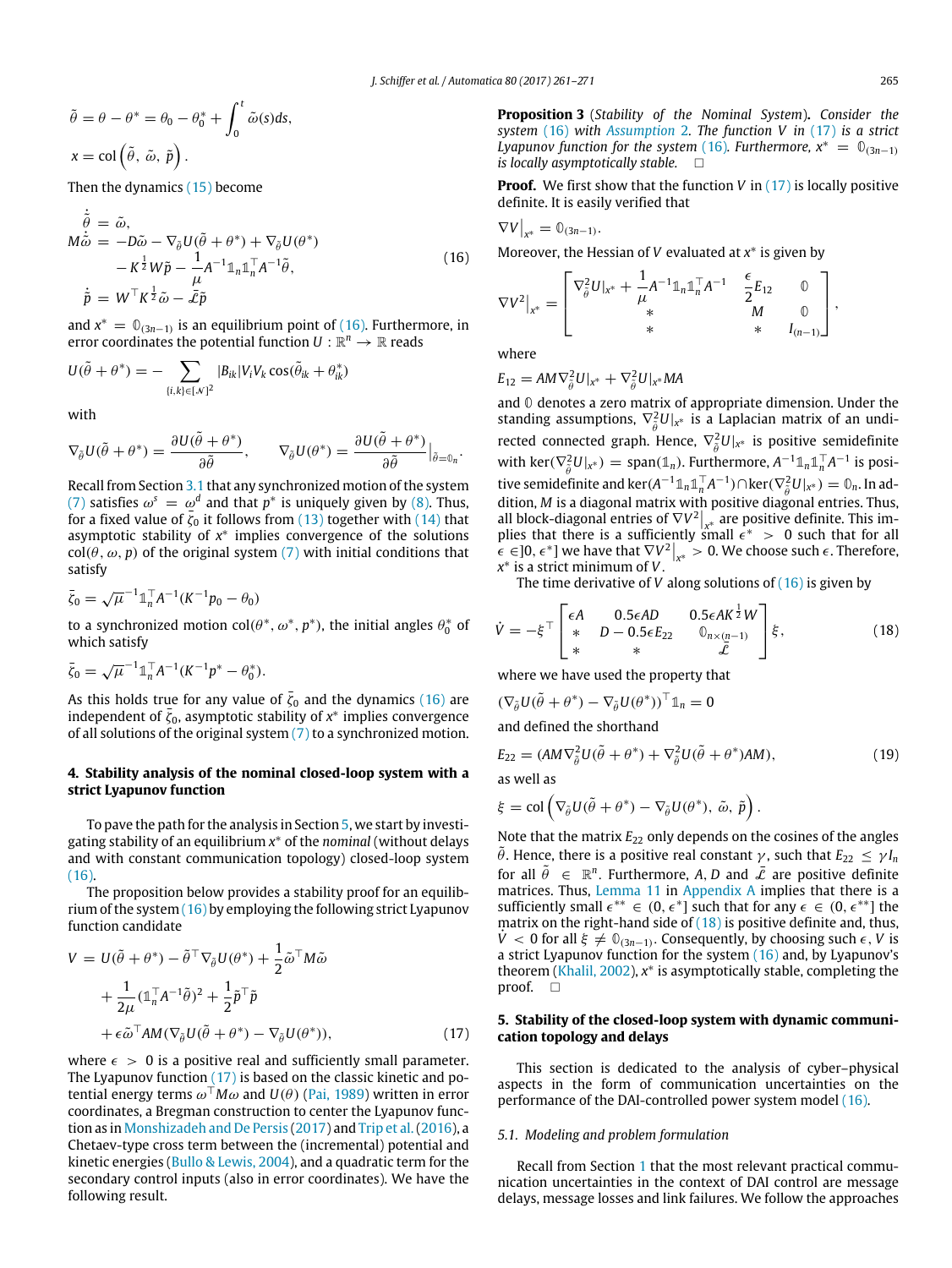in [Fridman](#page-9-15) [\(2014a,](#page-9-15)[b\),](#page-9-16) [Lin](#page-9-18) [and](#page-9-18) [Jia](#page-9-18) [\(2008\)](#page-9-18), [Olfati-Saber](#page-9-2) [et al.](#page-9-2) [\(2007\)](#page-9-2) and [Olfati-Saber](#page-9-19) [and](#page-9-19) [Murray](#page-9-19) [\(2004\)](#page-9-19) to model these phenomena.

Thus, link failures and packet losses are modeled by a dynamic communication network with switched communication topology  $\mathcal{G}_{\sigma(t)}$ , where  $\sigma$  :  $\mathbb{R}_{\geq 0} \rightarrow M$  is a switching signal and  $\mathcal{M} =$  $\{1, 2, \ldots, \nu\}, \nu \in \mathbb{R}_{>0}$ , is an index set. The *finite* set of all possible network topologies amongst  $|N| = n$  nodes is denoted by  $\Gamma =$  $\{g_1, g_2, \ldots g_\nu\}$ . The Laplacian matrix corresponding to the index  $\ell = \sigma(t) \in \mathcal{M}$  is denoted by  $\mathcal{L}_{\ell} = \mathcal{L}_{\ell}^{\top} = \mathcal{L}(\mathcal{G}_{\ell}) \in \mathbb{R}^{n \times n}$ . We employ the following standard assumption on  $\mathcal{G}_{\sigma(t)}$  [\(Olfati-Saber](#page-9-2) [et al.,](#page-9-2) [2007;](#page-9-2) [Olfati-Saber](#page-9-19) [&](#page-9-19) [Murray,](#page-9-19) [2004\)](#page-9-19).

<span id="page-5-5"></span>**Assumption 4** (*Uniformly Connected Communication Topologies*)**.** The communication topology  ${\mathcal{G}}_{\sigma(t)}$  is undirected and connected for all  $t \in \mathbb{R}_{>0}$ .

With regard to communication delays, we suppose that a message sent by generation unit  $k \in \mathcal{N}$  to the generation unit  $i \in \mathcal{N}$ over the communication channel (i.e., edge) {*i*, *k*} is affected by a fast-varying delay  $\tau_{ik} : \mathbb{R}_{\geq 0} \to [0, h], h \in \mathbb{R}_{\geq 0}$ , where the qualifier ''fast-varying'' means that there are no restrictions imposed on the existence, continuity, or boundedness of  $\dot{\tau}_{ik}(t)$  [\(Fridman,](#page-9-15) [2014a,b\)](#page-9-15). The resulting control error  $e_{ik}$  is then computed as

$$
e_{ik}(t) = A_{ii}p_i(t - \tau_{ik}(t)) - A_{kk}p_k(t - \tau_{ik}(t)),
$$

i.e., the protocol is only executed after the message from node *k* arrives at node *i*. Note that we allow for asymmetric delays, i.e.,  $\tau_{ik}(t) \neq \tau_{ki}(t)$ . Furthermore, as standard in sampled-data networked control systems [\(Fridman,](#page-9-15) [2014a,b\)](#page-9-15), the delay τ*ik*(*t*) may be piecewise-continuous in *t*. Also, we assume that the switches in topology do not modify the delays between two connected nodes.

In order to write the resulting closed-loop system compactly, we introduce the matrices  $T_{\ell,m}\in\mathbb{R}^{n\times n}$ ,  $m=1,\ldots,2|\mathcal{E}_\ell|$ , where  $|\mathcal{E}_{\ell}|$  is the number of edges of the undirected graph with index  $\ell = \sigma(t) \in \mathcal{M}$  of the dynamic communication network of the DAI control [\(5\),](#page-2-5) *m* denotes the information flow from node *i* to *k* over the edge  $\{i, k\}$  with delay  $\tau_m = \tau_{ik}$  and all elements of  $T_{\ell,m}$  are zero besides the entries

$$
t_{\ell,m,ii} = 1, \t t_{\ell,m,ik} = -1.
$$
\t(20)

As we allow for  $\tau_{ik} \neq \tau_{ki}$ , we require  $2|\mathcal{E}_{\ell}|$  matrices  $T_{\ell,m}$  in order to distinguish between the delayed information flow from *k* to *i* (with delay  $\tau_{ik}$ ) and that from *k* to *i* (with delay  $\tau_{ki}$ ). Note that by summing over all  $T_{\ell,m}$  we recover the full Laplacian matrix of the communication network corresponding to the topology index  $\ell = \sigma(t) \in \mathcal{M}$ , i.e.,

$$
\mathcal{L}_{\ell} = \sum_{m=1}^{2|\mathcal{E}_{\ell}|} T_{\ell,m}.
$$

With the above considerations, the closed-loop system [\(7\)](#page-3-0) becomes the switched nonlinear delay-differential system

$$
\dot{\theta} = \omega,
$$
  
\n
$$
M\dot{\omega} = -D(\omega - \omega^d \mathbb{1}_n) + P^{net} - \nabla_{\theta} U(\theta) - p,
$$
  
\n
$$
\dot{p} = K(\omega - \mathbb{1}_n \omega^d) - K A \left( \sum_{m=1}^{2|\mathcal{E}_{\ell}|} T_{\ell,m} Ap(t - \tau_m) \right),
$$
\n(21)

where  $\tau_m(t) \in [0, h_m]$ ,  $m = 1, \ldots, 2|\mathcal{E}_{\ell}|$  are fast-varying delays and *T*ℓ,*<sup>m</sup>* corresponds to the *m*th delayed (directed) channel of the  $\ell$ th communication topology corresponding to the topology index  $\ell = \sigma(t) \in \mathcal{M}$  of the dynamic communication network of the DAI control [\(5\).](#page-2-5)

We are interested in the following problem.

<span id="page-5-4"></span>**Problem 5** (*Conditions for Robust Stability*)**.** Consider the system [\(21\).](#page-5-0) Given  $h_m \in \mathbb{R}_{>0}$ ,  $m = 1, \ldots, 2\bar{\varepsilon}, \bar{\varepsilon} = \max_{\ell \in \mathcal{M}} |\varepsilon_\ell|$ , derive conditions under which the solutions of the system [\(21\)](#page-5-0) converge asymptotically to a synchronized motion.  $\square$ 

As in the nominal scenario, we make the assumption below.

<span id="page-5-2"></span>**Assumption 6** (*Existence of Synchronized Motion*)**.** The closed-loop system  $(21)$  possesses a synchronized motion.  $\Box$ 

From [\(14\)](#page-3-3) it follows that for any  $m = 1, \ldots, 2\overline{6}$ ,

$$
p(t-\tau_m) = K^{\frac{1}{2}} \left( W \bar{p}(t-\tau_m) + \frac{1}{\sqrt{\mu}} K^{-\frac{1}{2}} A^{-1} \mathbb{1}_n \zeta(t-\tau_m) \right),
$$

which together with the fact that by construction, see [\(20\),](#page-5-1)  $T_{\ell,m} \mathbb{1}_n = \mathbb{0}_n$  implies that

$$
T_{\ell,m}Ap(t-\tau_m)=T_{\ell,m}AK^{\frac{1}{2}}W\bar{p}(t-\tau_m).
$$

Hence, with [Assumption 6](#page-5-2) and by following the steps in Section [3,](#page-2-0) we represent the system  $(21)$  in reduced-order error coordinates as, cf., [\(16\),](#page-4-2)

<span id="page-5-3"></span>
$$
\dot{\tilde{\theta}} = \tilde{\omega}, \nM\dot{\tilde{\omega}} = -D\tilde{\omega} - \nabla_{\tilde{\theta}}U(\tilde{\theta} + \theta^*) + \nabla_{\tilde{\theta}}U(\theta^*) \n- K^{\frac{1}{2}}W\tilde{p} - \frac{1}{\mu}A^{-1}\mathbb{1}_{n}\mathbb{1}_{n}^{\top}A^{-1}\tilde{\theta}, \n\dot{\tilde{p}} = W^{\top}K^{\frac{1}{2}}\tilde{\omega} - \sum_{m=1}^{2|\mathcal{E}|}\mathcal{T}_{\ell,m}\tilde{p}(t - \tau_{m}),
$$
\n(22)

<span id="page-5-6"></span>where we defined, analogous to  $\bar{\mathcal{L}}$ ,

$$
\mathcal{T}_{\ell,m} = W^{\top} K^{\frac{1}{2}} A T_{\ell,m} A K^{\frac{1}{2}} W \in \mathbb{R}^{(n-1)\times(n-1)},\tag{23}
$$

which satisfies

<span id="page-5-7"></span>
$$
\sum_{m=1}^{2|\mathcal{E}_{\ell}|} \mathcal{T}_{\ell,m} = W^{\top} K^{\frac{1}{2}} A \mathcal{L}_{\ell} A K^{\frac{1}{2}} W =: \bar{\mathcal{L}}_{\ell}.
$$
 (24)

<span id="page-5-1"></span>Note that, by assumption, the graph associated to  $\mathcal{L}_{\ell}$  is connected and thus  $\bar{\mathcal{L}}_{\ell}$  is positive definite for any  $\ell \in \mathcal{M}$ .

By construction, the system  $(22)$  has an equilibrium point  $z^* =$  $col(\tilde{\theta}, \tilde{\omega}, \tilde{p}) = \mathbb{0}_{(3n-1)}$ . Furthermore, by the same arguments as in Section [3.1,](#page-2-7) asymptotic stability of  $z^*$  implies convergence of the solutions of the system  $(21)$  to a synchronized motion. As a consequence of this fact, we provide a solution to [Problem 5](#page-5-4) by studying stability of *z* ∗ .

## *5.2. Stability of the closed-loop system with dynamic communication topology and delays*

<span id="page-5-0"></span>We analyze stability of equilibria of the system  $(22)$  with dynamic communication topology and time delays. The result is formulated for fast-varying piecewise-continuous bounded delays  $\tau_m(t) \in [0, h_m]$  with  $h_m \in \mathbb{R}_{>0}, m = 1, \ldots, 2\bar{\varepsilon}$ . For the case of constant delays, stability can be verified via the same conditions.

To streamline our main result, we recall from Section [3](#page-2-0) that the matrix *A* can be used to achieve the objective of identical marginal costs. As a consequence, the choice of *A* influences the corresponding equilibria of the system  $(22)$ , see  $(8)$ . But the equilibria are independent of the integral control gain matrix *K*. Hence, we may chose *K* as a free tuning parameter to ensure stability of the closedloop system  $(22)$ . The proof of the proposition below is given in [Appendix B.](#page-8-2)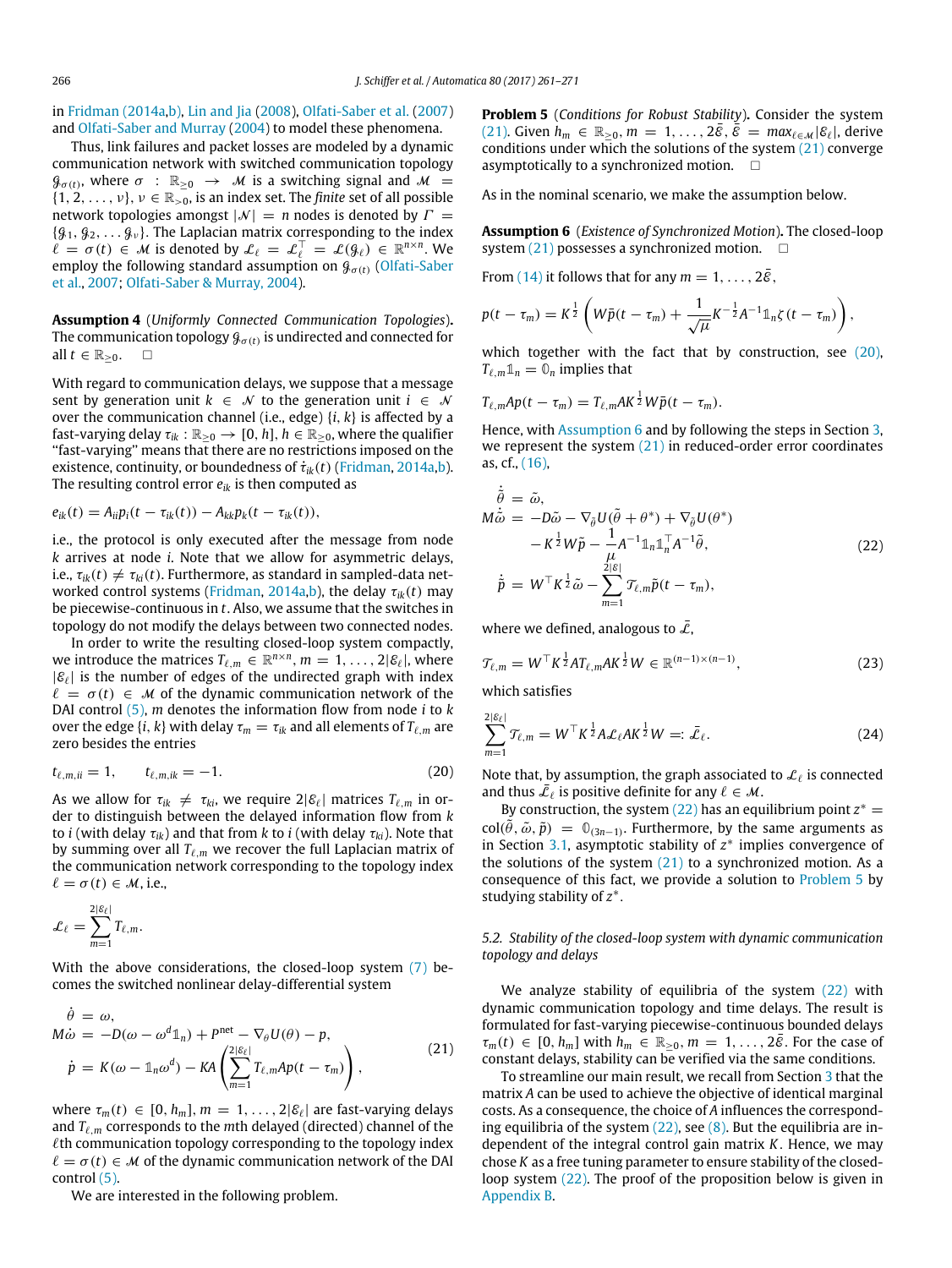<span id="page-6-9"></span>**[P](#page-5-5)roposition 7** (*Robust Stability*)**.** *Consider the system* [\(22\)](#page-5-3) *with [As](#page-5-5)[sumptions](#page-5-5)* 4 and [6](#page-5-2). Fix A and D as well as some  $h_m \in \mathbb{R}_{\geq 0}$ ,  $m =$ 1, ...,  $2\bar{\varepsilon}$ . Select K such that for all  $\mathcal{T}_{\ell,m}$  and  $\bar{\mathcal{L}}_{\ell}$  defined in [\(23\)](#page-5-6), re-spectively [\(24\)](#page-5-7),  $\ell = 1, ..., |\mathcal{M}|$ , there exist matrices  $S_m > 0 \in \mathbb{R}^{(n-1)\times(n-1)}$ ,  $R_m > 0 \in \mathbb{R}^{(n-1)\times(n-1)}$  and  $S_{12,m} \in \mathbb{R}^{(n-1)\times(n-1)}$  satis*fying*

$$
\Psi = \begin{bmatrix} \Psi_{11} & \Psi_{12} & 0 & \Psi_{14} \\ * & \Psi_{22} & \Psi_{23} & \Psi_{24} \\ * & * & * & * & S_{12} + S \\ * & * & * & * & * & K + S + \bar{\Psi}_{44} \end{bmatrix} > 0, \tag{25}
$$

*where*

 $\mathbf{u}$ 

$$
R = \text{blockdiag}(R_m), \qquad S = \text{blockdiag}(S_m),
$$
\n
$$
S_{12} = \text{blockdiag}(S_{12,m}), \qquad \bar{R} = \sum_{j=1}^{2\bar{\varepsilon}} h_j^2 R_j,
$$
\n
$$
\Psi_{11} = D - K^{\frac{1}{2}} W \bar{R} W^{\top} K^{\frac{1}{2}}, \qquad \Psi_{22} = \bar{\mathcal{L}}_{\ell} - \bar{\mathcal{L}}_{\ell} \bar{R} \bar{\mathcal{L}}_{\ell},
$$
\n
$$
\bar{\Psi}_{44} = \text{blockdiag}(-\mathcal{T}_{\ell,m}^{\top} \bar{R} \mathcal{T}_{\ell,m}),
$$
\n
$$
\Psi_{12} = K^{\frac{1}{2}} W \bar{R} \bar{\mathcal{L}}_{\ell}, \qquad \Psi_{23} = -[S_1 \dots S_{2\bar{\varepsilon}}],
$$
\n
$$
\Psi_{14} = [\bar{\Psi}_{14,1} \dots \bar{\Psi}_{14,2\bar{\varepsilon}}], \qquad \bar{\Psi}_{24} = [\bar{\Psi}_{24,1} \dots \bar{\Psi}_{24,2\bar{\varepsilon}}],
$$
\n
$$
\bar{\Psi}_{14,m} = -K^{\frac{1}{2}} W \bar{R} \mathcal{T}_{\ell,m},
$$
\n
$$
\bar{\Psi}_{24,m} = \bar{\mathcal{L}}_{\ell} \bar{R} \mathcal{T}_{\ell,m} - S_m - 0.5 \mathcal{T}_{\ell,m},
$$
\n(26)

**0** *denotes a zero matrix of appropriate dimensions and*

$$
\begin{bmatrix} R & S_{12} \\ * & R \end{bmatrix} \ge 0. \tag{27}
$$

*Then the equilibrium*  $z^* = \mathbb{O}_{(3n-1)}$  *is locally uniformly asymptotically stable for all fast-varying delays*  $\tau_m(t) \in [0, h_m]$ .

The stability certificate [\(25\),](#page-6-1) [\(27\)](#page-6-2) is based on a LKF derived from the Lyapunov function  $(17)$ , and it is fairly tight (see Section [6\)](#page-6-0). Note that the evaluation of the certificate [\(25\),](#page-6-1) [\(27\)](#page-6-2) and the corresponding controller tuning inherently is centralized and requires complete system information. However, the stability certificate [\(25\),](#page-6-1) [\(27\)](#page-6-2) can be also made wieldy for a practical plug-and-play control implementation by trading off controller performance for robust stability. The following corollary makes this idea precise for the case of uniform delays, i.e.,  $\tau_m(t) = \tau(t) \in$  $[0, h], h_m = h, h \in \mathbb{R}_{>0}, m = 1, \ldots, 2\bar{\mathcal{E}}.$ 

<span id="page-6-5"></span>**Corollary 8** (*Performance-robustness-trade-off*)**.** *Consider the system* [\(22\)](#page-5-3) *with [Assumptions](#page-5-5)* 4 and [6](#page-5-2)*. Fix A and D as well as some*  $h \in \mathbb{R}_{\geq 0}$ . Suppose that  $\tau_m(t) = \tau(t) \in [0, h]$  and that  $(27)$  is sat*isfied with strict inequality. Set K* =  $\kappa$  *K*, where  $\kappa \in \mathbb{R}_{\geq 0}$  and  $\mathcal{K} \in$  $\mathbb{R}_{>0}^{n \times n}$  is a diagonal matrix with positive diagonal entries. Then there *is*  $\kappa > 0$  *sufficiently small, such that the equilibrium*  $z^* = \mathbb{O}_{(3n-1)}$ *is locally uniformly asymptotically stable for all fast-varying delays*  $\tau(t) \in [0, h].$ 

**Proof.** With  $K = \kappa \mathcal{K}$ , we have that

$$
\mathcal{T}_{\ell,m} = \kappa \hat{\mathcal{T}}_{\ell,m}, \qquad \bar{\mathcal{L}}_{\ell} = \kappa \hat{\mathcal{L}}_{\ell} = \kappa \sum_{m=1}^{2\bar{\varepsilon}} \hat{\mathcal{T}}_{\ell,m},
$$

with  $\mathcal{T}_{\ell,m}$  and  $\bar{\mathcal{L}}_{\ell}$  defined in [\(23\),](#page-5-6) respectively [\(24\).](#page-5-7) Furthermore, we write the free parameter matrix *S* as  $S = \kappa \delta$ ,  $\delta > 0$ . Consequently, the matrices in  $(26)$  also become  $\kappa$ -dependent. Then, for  $\tau_m(t) = \tau(t) \leq h$  the matrix  $\Psi$  in [\(25\)](#page-6-1) can be written as

$$
\Psi = \begin{bmatrix} D & 0 & 0 & 0 \\ * & 0 & 0 & 0 \\ * & * & R & S_{12} \\ * & * & * & R \end{bmatrix} + \kappa \begin{bmatrix} \Phi_{11} & \Phi_{12} & 0 & \Phi_{14} \\ * & \Phi_{22} & -3 & \Phi_{24} \\ * & * & * & 3 & 3 \\ * & * & * & \Phi_{44} \end{bmatrix}, \quad (28)
$$

where

<span id="page-6-7"></span>
$$
\begin{array}{ll}\n\Phi_{11} = -h^2 \mathcal{K}^{\frac{1}{2}} W R W^{\top} \mathcal{K}^{\frac{1}{2}}, & \Phi_{12} = h^2 \kappa^{\frac{1}{2}} \mathcal{K}^{\frac{1}{2}} W R \hat{\mathcal{L}}_{\ell}, \\
\Phi_{22} = \hat{\mathcal{L}}_{\ell} - h^2 \kappa \hat{\mathcal{L}}_{\ell} R \hat{\mathcal{L}}_{\ell}, & \Phi_{44} = \delta - h^2 \kappa \bar{\mathcal{L}}_{\ell} R \bar{\mathcal{L}}_{\ell}, \\
\Phi_{14} = -h^2 \kappa^{\frac{1}{2}} \mathcal{K}^{\frac{1}{2}} W R \hat{\mathcal{L}}_{\ell}, & \Phi_{24} = h^2 \kappa \hat{\mathcal{L}}_{\ell} R \hat{\mathcal{L}}_{\ell} - \delta - 0.5 \hat{\mathcal{L}}_{\ell}.\n\end{array} \tag{29}
$$

<span id="page-6-1"></span>Note that  $\Phi_{22}$  can be written as

<span id="page-6-6"></span>
$$
\hat{\mathcal{L}}_{\ell}\left(\hat{\mathcal{L}}_{\ell}^{-1} - h^2 \kappa R\right) \hat{\mathcal{L}}_{\ell}.\tag{30}
$$

<span id="page-6-3"></span>Hence, by continuity, for any given  $\hat{\mathcal{L}}_{\ell} > 0$  and  $R > 0$  we can find a small enough  $\kappa$ , such that  $\Phi_{22} > 0$ . In addition,  $D > 0$  and [\(27\)](#page-6-2) is satisfied with strict inequality by assumption. Therefore, the matrix  $\Psi$  in (28) is a parameter-dependent composite matrix of the form stated in [Lemma 11.](#page-8-0) Consequently, [Lemma 11](#page-8-0) implies that for given *h*, *A*, *D* and  $\mathcal{L}_{\ell}$ ,  $\ell = 1, \ldots, \nu$ , there is always a sufficiently small gain  $\kappa$  such that there exist matrices  $\delta$ , *R* and  $S_{12}$  satisfying conditions  $(25)$ ,  $(27)$ .  $\Box$ 

The claim in [Corollary 8](#page-6-5) is in a very similar spirit to the result obtained in [Olfati-Saber](#page-9-2) [et al.](#page-9-2) [\(2007\)](#page-9-2) and [Olfati-Saber](#page-9-19) [and](#page-9-19) [Murray](#page-9-19) [\(2004\)](#page-9-19) for the standard linear consensus protocol with delays. In essence, [Corollary 8](#page-6-5) shows that there is a trade-off between delayrobustness, i.e., feasibility of conditions [\(25\),](#page-6-1) [\(27\)](#page-6-2) and a high gain matrix *K* for the DAI controller [\(5\).](#page-2-5) Aside from displaying an inherent performance-robustness trade-off, [Corollary 8](#page-6-5) allows us to certify robust stability (for any switched communication topology) based merely on sufficiently small control gains and without evaluating a linear matrix inequality in a centralized fashion.

<span id="page-6-2"></span>We remark that it is also possible to obtain a completely decentralized (though in general more conservative) tuning criterion by further bounding the matrices in [\(28\),](#page-6-4) respectively [\(25\).](#page-6-1)

**Remark 9.** Conditions [\(25\),](#page-6-1) [\(27\)](#page-6-2) are linear matrix inequalities that can be efficiently solved via standard numerical tools, e.g., [Löfberg](#page-9-28) [\(2004\)](#page-9-28). Furthermore, instead of checking [\(25\),](#page-6-1) [\(27\)](#page-6-2) for all  $\overline{\mathcal{L}}_{\ell}$ it also suffices to do so for their convex hull [\(Wang,](#page-10-18) [1991\)](#page-10-18). In addition, checking the convex hull gives a robustness criterion for all unknown topology configurations within the chosen convex hull. Compared to the related results on stability of delayed port-Hamiltonian systems with application to microgrids with delays [\(Schiffer,](#page-10-19) [Fridman,](#page-10-19) [&](#page-10-19) [Ortega,](#page-10-19) [2015;](#page-10-19) [Schiffer,](#page-10-20) [Fridman,](#page-10-20) [Ortega,](#page-10-20) [&](#page-10-20) [Raisch,](#page-10-20) [2016\)](#page-10-20), the conditions [\(25\),](#page-6-1) [\(27\)](#page-6-2) are independent of the specific equilibrium point *z* ∗  $\Box$ 

<span id="page-6-8"></span>**Remark 10.** Note that  $\hat{\mathcal{L}}_{\ell}^{-1} \geq 1/\lambda_{\max}(\hat{\mathcal{L}}_{\ell})I_{(n-1)}$ , where  $\lambda_{\max}(\hat{\mathcal{L}}_{\ell})$ denotes the maximum eigenvalue of the matrix  $\hat{\mathcal{L}}_{\ell}, \ell = 1, \ldots, \nu$ . Hence, [\(30\)](#page-6-6) shows that the admissible largest gain  $\kappa$  in order for  $\Phi_{22}$  (defined in [\(29\)\)](#page-6-7) to be positive definite is constrained by the maximum eigenvalue of all matrices  $\hat{\mathcal{L}}_{\ell}$ . This fact is confirmed by the numerical experiments in Section [6.](#page-6-0) Similar observations have also been made numerically for consensus systems [\(Lin](#page-9-18) [&](#page-9-18) [Jia,](#page-9-18)  $2008$ ).  $\square$ 

## <span id="page-6-0"></span>**6. Numerical example**

We illustrate the effectiveness of the proposed approach on Kundur's four-machine-two-area test system [\(Kundur,](#page-9-4) [1994,](#page-9-4) Example 12.6). The considered test system is shown in [Fig. 1.](#page-7-1) The employed parameters are as given in [Kundur](#page-9-4) [\(1994,](#page-9-4) Example 12.6) with the only difference that we set the damping constants to  $D_i = 1/(0.05 \cdot 2\pi \cdot 60)$  pu (with respect to the machine loading  $S_{SG}$  = [700, 700, 719, 700] MVA). The system base power is  $S_B = 900$  MVA, the base voltage is  $V_B = 230$  kV and the base frequency is  $\omega_B = 1$  rad/s.

<span id="page-6-4"></span>For the tests, we consider the four different communication network topologies shown in [Fig. 1.](#page-7-1) Topology  $\mathcal{G}_1$  is the nominal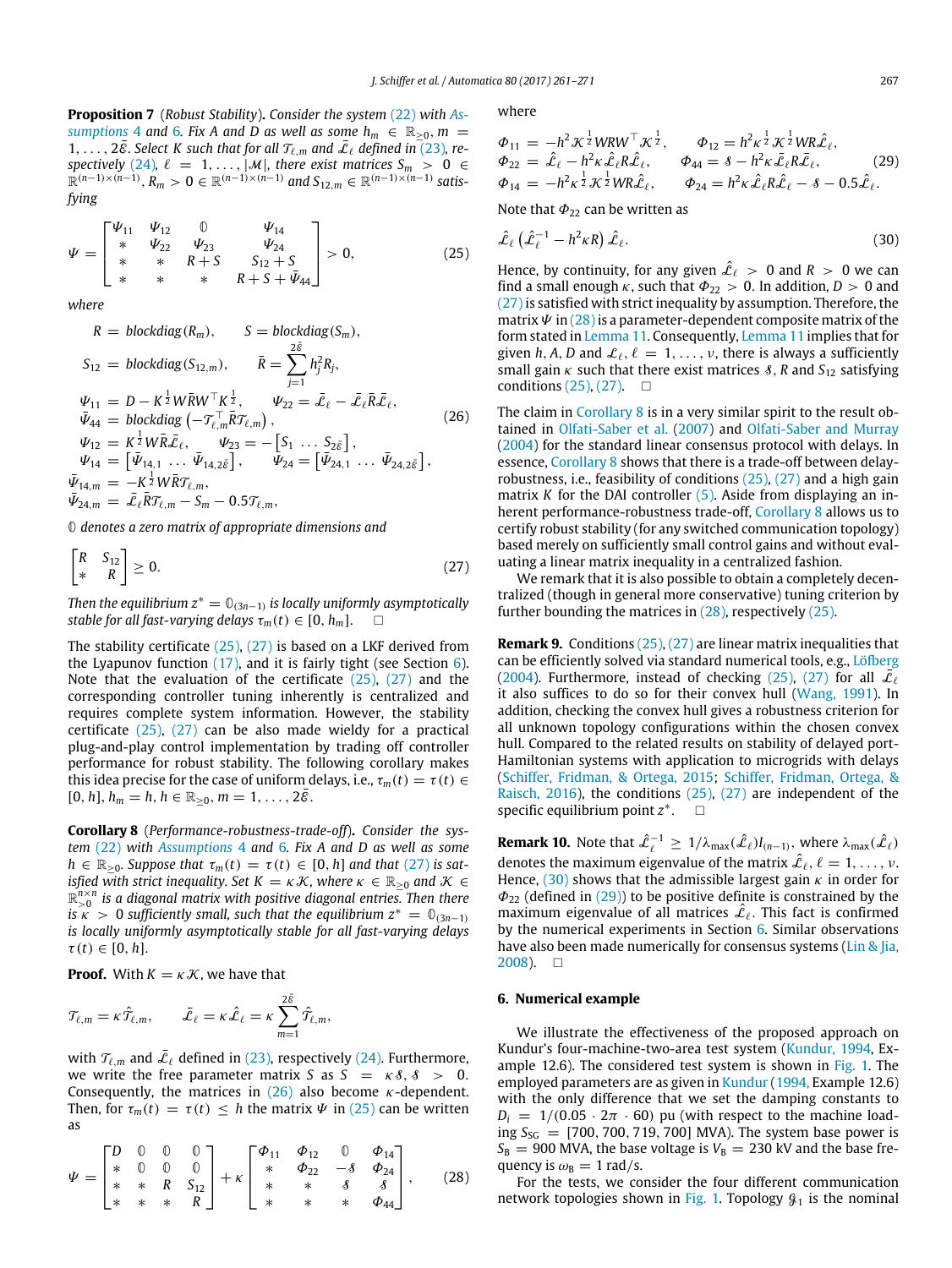<span id="page-7-3"></span>**Table 1**

| Values of phase angles at considered equilibria $z^{*,1}$ to $z^{*,3}$ . |  |
|--------------------------------------------------------------------------|--|
|--------------------------------------------------------------------------|--|

| $\theta^{*,1}$ [rad] | $[0.224, 0.117, -0.076, -0.189] \cdot \pi/2$ |
|----------------------|----------------------------------------------|
| $\theta^{*,2}$ [rad] | $[0.3, -0.4, -0.5, 0.4] \cdot 3\pi/8$        |
| $\theta^{*,3}$ [rad] | $[0.3, -0.4, -0.5, 0.4] \cdot \pi/2$         |

topology, representing a ring graph. In topology  $\mathcal{G}_2$ , respectively  $\mathcal{G}_3$  and  $\mathcal{G}_4$ , one of the links is broken. Note that each of the configurations is connected and, hence, the dynamic communication network given by the topologies  $\Gamma = \{\mathcal{G}_1, \mathcal{G}_2, \mathcal{G}_3, \mathcal{G}_4\}$  satisfies [Assumption 4.](#page-5-5) Furthermore, we set  $A = diag(S_{SG}/S_B)$  and  $K = \kappa \mathcal{K}$ , where  $K = 0.05A^{-1}$  and  $\kappa$  is a free tuning parameter.

We consider an exemplary scenario with fast-varying delays  $\tau_m \in [0, h_m]$  s,  $h_m = 2$  s,  $m = 1, \ldots, 2\bar{\mathcal{E}}$ . With the chosen parameters, we check conditions [\(25\),](#page-6-1) [\(27\).](#page-6-2) The numerical implementation is done in Yalmip [\(Löfberg,](#page-9-28) [2004\)](#page-9-28). In order to identify the maximum admissible gain  $\kappa$ , we select an initial value for  $\kappa$  of  $\kappa_{init}$  = 2.0 and iteratively decrease the value of  $\kappa$  until conditions [\(25\),](#page-6-1) [\(27\)](#page-6-2) are satisfied. The obtained feasible gain is  $\kappa_{\text{feas}} = 1.544.$ 

The simulation results shown in [Fig. 2](#page-7-2) confirm the fact that the systems' trajectories converge to a synchronized motion if  $\kappa_{\text{feas}}$  = 1.544. Following standard practice in sampled-data networked control systems [\(Fridman,](#page-9-15) [2014a,b\)](#page-9-15), the time-varying delays are implemented as piecewise-continuous signals. For the present simulations, we have used the rate transition and variable time delay blocks in Matlab/Simulink with a sampling time  $T_s$  = 2 ms to generate the fast-varying delays. During the simulation, the communication topology switches randomly every 0.5 s. Variations in the switching interval did not lead to meaningful changes in the system's behavior. This shows that the DAI control is very robust to dynamic changes in the communication topology. Furthermore, our experiments confirm the observation in [Remark 10](#page-6-8) and [Lin](#page-9-18) [and](#page-9-18) [Jia](#page-9-18) [\(2008\)](#page-9-18) that for a given upper bound on the delay the feasibility of conditions  $(25)$ ,  $(27)$  is highly dependent on the largest eigenvalue of the Laplacian matrices.

We verify the conservativeness of the sufficient conditions [\(25\),](#page-6-1) [\(27\)](#page-6-2) in simulation. Recall that the conditions are equilibriumindependent. Hence, if feasible they guarantee (local) stability of any equilibrium point satisfying the standard requirement of the equilibrium angle differences being contained in an arc of length  $\pi/2$ , cf. [Assumption 6.](#page-5-2) Therefore, we consider three different operating conditions: at first, the nominal equilibrium point *z* ∗,1 reported in [Kundur](#page-9-4) [\(1994,](#page-9-4) Example 12.6) and subsequently two operating points  $z^{*,2}$  and  $z^{*,3}$  under more stressed conditions, i.e., with some angle differences being closer to the ends of the  $\pi/2$ -arc. The angles for all three scenarios are given in [Table 1.](#page-7-3)

For the nominal operating point  $z^{*,1}$  the maximum feasible gain obtained for fast-varying delays with  $h_m = 2$  s via simulation experiments is  $\kappa_{\text{feas,sim}} = 6.330$ . For higher values of  $\kappa$ , the system exhibits limit cycling behavior. The value of  $\kappa_{\text{feas,sim}} = 6.330$  is about 4.1 times larger than the value of  $\kappa_{\text{feas}} = 1.544$  obtained via [Proposition 7.](#page-6-9) In the case of  $z^{*,2}$  and with the same delays the maximum feasible gain identified via simulation is  $\kappa_{\text{feas,sim}} =$ 2.856, which is about 1.85 times larger as the value of  $\kappa_{\text{feas}} = 1.544$ obtained from conditions [\(25\),](#page-6-1) [\(27\).](#page-6-2) The maximum feasible gain is further reduced in the last operating scenario with equilibrium  $z^{*,3}$ , where we obtain  $\kappa_{\text{feas,sim}} = 1.698$ . This value is only 1.1 times larger than the value of  $\kappa_{\text{feas}}$  = 1.544 obtained from conditions [\(25\),](#page-6-1) [\(27\).](#page-6-2) We observe a very similar behavior in the case of constant delays. This shows that – for the investigated scenarios – our (equilibrium-independent) conditions are fairly conservative at equilibria corresponding to less stressed operating conditions, while they are almost exact under highly stressed operating conditions.

<span id="page-7-1"></span>

**Fig. 1.** Kundur's two-area-four-machine test system taken from [Kundur](#page-9-4) [\(1994,](#page-9-4) Example 12.6) and below the four different topologies of the switched communication network.

<span id="page-7-2"></span>

**Fig. 2.** Simulation example for  $\kappa = 1.544$ ,  $h_m = 2s$ ,  $m = 1, \ldots, 4$  and arbitrary initial conditions in a neighborhood of  $z^{*,1}$ . The lines correspond to the following units:  $G1'$  -',  $G2'$  - -',  $G3'$  + -' and  $G4'$  \* -'.

#### <span id="page-7-0"></span>**7. Conclusions**

We have considered the problem of robust stability of a DAI-controlled power system with respect to cyber–physical uncertainties in the form of constant and fast-varying communication delays as well as link failures and packet losses. The phenomena of link failures and packet losses lead to a time-varying communication topology with arbitrary switching. For this setup, we have derived sufficient delay-dependent stability conditions by constructing a suitable common LKF. The stability conditions can be verified without knowledge of the operating point and reflect a performance and robustness trade-off, which is in a very similar manner to that of the standard linear consensus protocol with delays investigated in [Olfati-Saber](#page-9-2) [et al.](#page-9-2) [\(2007\)](#page-9-2) and [Olfati-Saber](#page-9-19) [and](#page-9-19) [Murray](#page-9-19) [\(2004\)](#page-9-19).

In addition, the approach has been applied to Kundur's twoarea-four-machine test system. The numerical experiments show that our sufficient equilibrium-independent conditions are very tight for stressed operating points, i.e., with (some) stationary angle differences close to  $\pm \pi/2$ , while they are more conservative for less stressed operating points.

In future research we will seek to relax some of the modeling assumptions made in the paper, e.g., on constant voltage amplitudes, constant load models, and investigate further applications of DAI and related distributed control methods to power systems and microgrids. Another interesting, yet technically challenging, open question is to weaken the connectivity assumption imposed on the DAI communication network, e.g., by using the notion of joint connectivity [\(Jadbabaie,](#page-9-29) [Lin,](#page-9-29) [&](#page-9-29) [Morse,](#page-9-29) [2003\)](#page-9-29).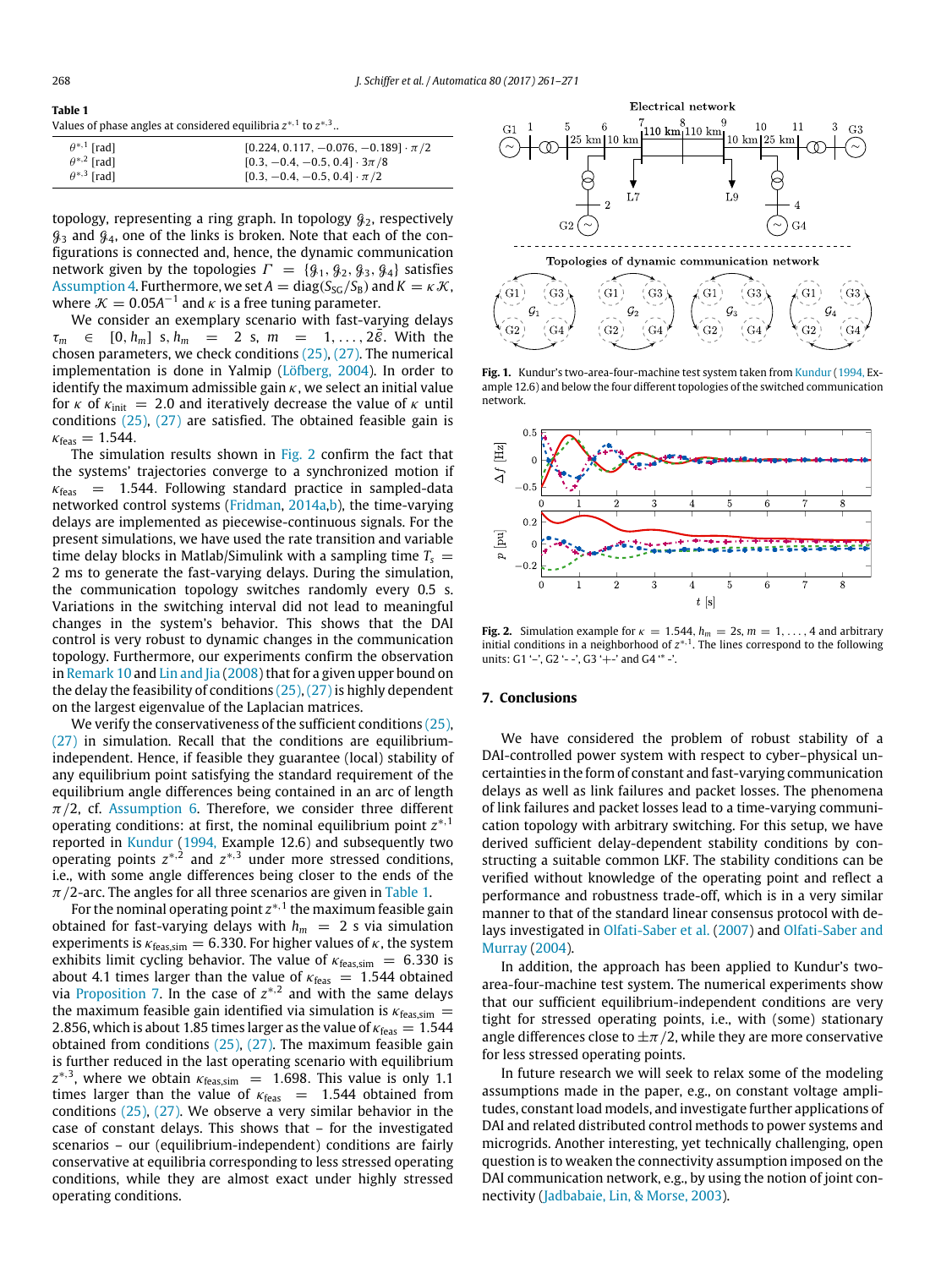## <span id="page-8-1"></span>**Appendix A. A matrix regularization lemma**

<span id="page-8-0"></span>**Lemma 11** (*Matrix Regularization*)**.** *Consider the two symmetric real block matrices*

$$
A = \begin{bmatrix} \mathbb{0}_{p \times p} & \mathbb{0}_{p \times q} \\ * & A_{22} \end{bmatrix} \quad \text{and} \quad B = \begin{bmatrix} B_{11} & B_{12} \\ * & B_{22} \end{bmatrix},
$$

 $with A_{22} \in \mathbb{R}^{q \times q}, B_{11} \in \mathbb{R}^{p \times p}, B_{22} \in \mathbb{R}^{q \times q}, B_{12} \in \mathbb{R}^{p \times q}$ . Suppose *that A*<sup>22</sup> *and B*<sup>11</sup> *are positive definite. Then there exists a (sufficiently small) positive real*  $\epsilon$  *such that the composite matrix*  $C_{\epsilon} = A + \epsilon B$  is *positive definite.*

**Proof.** The composite matrix reads as

$$
C_{\epsilon} = \begin{bmatrix} \epsilon B_{11} & \epsilon B_{12} \\ * & A_{22} + \epsilon B_{22} \end{bmatrix}.
$$

As  $B_{11}$  is positive definite by assumption,  $\epsilon B_{11} > 0$  for any  $\epsilon > 0$ . Furthermore, by applying the Schur complement to  $C_{\epsilon}$  we obtain

$$
A_{22} + \epsilon \left(B_{22} - B_{12}^\top B_{11}^{-1} B_{12}\right),
$$

which, as  $A_{22} > 0$  by assumption, is positive definite for small enough  $\epsilon$ . The latter together with  $\epsilon B_{11} > 0$  implies that  $C_{\epsilon} > 0$ for small enough  $\epsilon$ , completing the proof.  $\Box$ 

## <span id="page-8-2"></span>**Appendix B. Proof of [Proposition 7](#page-6-9)**

We give the proof of [Proposition 7.](#page-6-9) The proof is inspired by [Fridman](#page-9-15) [\(2014a\)](#page-9-15), [Lin](#page-9-18) [and](#page-9-18) [Jia](#page-9-18) [\(2008\)](#page-9-18), [Schiffer](#page-10-19) [et al.](#page-10-19) [\(2015\)](#page-10-19), [Schiffer,](#page-10-20) [Fridman](#page-10-20) [et al.](#page-10-20) [\(2016\)](#page-10-20) and established by constructing a common LKF for the system [\(22\).](#page-5-3) Consider the LKF with  $m = 1, \ldots, 2\overline{6}$ ,

$$
\mathcal{V} = V + \sum_{m=1}^{2\bar{\varepsilon}} \mathcal{V}_{1,m} + \sum_{m=1}^{2\bar{\varepsilon}} \mathcal{V}_{2,m},
$$
  
\n
$$
\mathcal{V}_{1,m} = \int_{t-h_m}^{t} \tilde{p}(s) \mathcal{T} S_m \tilde{p}(s) ds,
$$
  
\n
$$
\mathcal{V}_{2,m} = h_m \int_{t-h_m}^{t} (h_m + s - t) \dot{\tilde{p}}(s) \mathcal{T} R_m \dot{\tilde{p}}(s) ds.
$$
\n(B.1)

where *V* is defined in [\(17\)](#page-4-3) and  $S_m \in \mathbb{R}^{(n-1)\times(n-1)}$  as well as  $R_m \in$ R (*n*−1)×(*n*−1) are positive definite matrices.

Recall that the proof of [Proposition 3](#page-4-5) implies that with [Assump](#page-3-8)[tion 2](#page-3-8) there is a sufficiently small  $\epsilon > 0$ , such that *V* is locally positive definite with respect to  $z^*$ . Accordingly, for this value of  $\epsilon > 0$ also  $\boldsymbol{\nu}$  is positive definite with respect to  $\boldsymbol{z}^*$ , since  $\boldsymbol{\nu}_{1,m}$  is positive definite and so is  $V_{2,m}$ , which can be seen in the following reformulation

$$
\mathcal{V}_{2,m} = h_m \int_{-h_m}^0 \int_{t+\phi}^t \left( \dot{\tilde{p}}(s)^\top R_m \dot{\tilde{p}}(s) \right) ds d\phi.
$$

Next, we inspect the time derivative of  $\nu$  along solutions of the system [\(22\).](#page-5-3) To this end, we at first assume  $\epsilon = 0$ . For that case by recalling [\(18\)](#page-4-4) together with the fact that

$$
\tilde{p}(t - \tau_m) = \tilde{p}(t) - \int_{t - \tau_m}^{t} \dot{\tilde{p}}(s) ds,
$$
\n(B.2)

we have that

$$
\dot{V} = -\tilde{\omega}(t)^{\top} D\tilde{\omega}(t) - \tilde{p}(t)^{\top} \sum_{m=1}^{2|\mathcal{E}_{\ell}|} \mathcal{T}_{\ell,m} \tilde{p}(t - \tau_m)
$$
  
= 
$$
-\tilde{\omega}(t)^{\top} D\tilde{\omega}(t) - \tilde{p}(t)^{\top} \sum_{m=1}^{2|\mathcal{E}_{\ell}|} \mathcal{T}_{\ell,m} \tilde{p}(t)
$$

<span id="page-8-8"></span>
$$
+\tilde{p}(t)^{\top} \sum_{m=1}^{2|\mathcal{E}_{\ell}|} \mathcal{T}_{\ell,m} \int_{t-\tau_m}^t \dot{\tilde{p}}(s) ds
$$
  
=  $-\tilde{\omega}(t)^{\top} D \tilde{\omega}(t) - \tilde{p}(t)^{\top} \bar{\mathcal{L}}_{\ell} \tilde{p}(t)$   
+  $\tilde{p}(t)^{\top} \sum_{m=1}^{2|\mathcal{E}_{\ell}|} \mathcal{T}_{\ell,m} \int_{t-\tau_m}^t \dot{\tilde{p}}(s) ds,$  (B.3)

where we have used  $(24)$  to obtain the last equality and recall that, for any  $\ell \in \mathcal{M}, \bar{\mathcal{L}}_{\ell} > 0$ . Furthermore,

<span id="page-8-3"></span>
$$
\dot{\mathcal{V}}_{1,m} = \tilde{p}(t)^{\top} S_m \tilde{p}(t) - \tilde{p}(t - h_m)^{\top} S_m \tilde{p}(t - h_m).
$$
\n(B.4)

By using

$$
\tilde{p}(t-h_m)=\tilde{p}(t)-\int_{t-h_m}^{t-\tau_m}\dot{p}(s)ds-\int_{t-\tau_m}^t\dot{p}(s)ds,
$$

and defining

$$
\bar{\eta}_m = \text{col}\left(\tilde{p}(t), \int_{t-h_m}^{t-\tau_m} \dot{\tilde{p}}(s)ds, \int_{t-\tau_m}^t \dot{\tilde{p}}(s)ds\right),
$$

[\(B.4\)](#page-8-3) is equivalent to

<span id="page-8-9"></span>
$$
\dot{\mathcal{V}}_{1,m} = -\bar{\eta}_m^{\top} \begin{bmatrix} 0 & -S_m & -S_m \\ * & S_m & S_m \\ * & * & S_m \end{bmatrix} \bar{\eta}_m.
$$
\n(B.5)

Also, by differentiating  $v_{2,m}$  we obtain

<span id="page-8-4"></span>
$$
\dot{\mathcal{V}}_{2,m} = -h_m \int_{t-h_m}^t \dot{\tilde{p}}(s)^\top R_m \dot{\tilde{p}}(s) ds + h_m^2 \dot{\tilde{p}}(t)^\top R_m \dot{\tilde{p}}(t).
$$
 (B.6)

By following [Fridman](#page-9-15) [\(2014a](#page-9-15)[,b\),](#page-9-16) we reformulate the first term on the right-hand side of  $(B.6)$  as

<span id="page-8-5"></span>
$$
- h_m \int_{t-h_m}^t \dot{\tilde{p}}(s)^\top R_m \dot{\tilde{p}}(s) ds
$$
  
=  $- h_m \int_{t-h_m}^{t-\tau_m} \dot{\tilde{p}}(s)^\top R_m \dot{\tilde{p}}(s) ds - h_m \int_{t-\tau_m}^t \dot{\tilde{p}}(s)^\top R_m \dot{\tilde{p}}(s) ds.$  (B.7)

Condition [\(27\)](#page-6-2) is feasible by assumption. Thus, applying Jensen's inequality together with Lemma 1 in [Fridman](#page-9-15) [\(2014a\)](#page-9-15), see also [Park,](#page-9-30) [Ko,](#page-9-30) [and](#page-9-30) [Jeong](#page-9-30) [\(2011\)](#page-9-30), to both right-hand side terms in  $(B.7)$ yields the following estimate for the first term on the right-hand side of [\(B.6\)](#page-8-4)

<span id="page-8-10"></span>
$$
- h_m \int_{t-h_m}^t \tilde{p}(s)^\top R_m \tilde{p}(s) ds
$$
  
\n
$$
\leq - \left[ \int_{t-h_m}^{t-\tau_m} \dot{\tilde{p}}(s) ds \right]^\top \left[ \begin{matrix} R_m & S_{12,m} \\ * & R_m \end{matrix} \right] \left[ \begin{matrix} \int_{t-h_m}^{t-\tau_m} \dot{\tilde{p}}(s) ds \\ \int_{t-\tau_m}^t \dot{\tilde{p}}(s) ds \end{matrix} \right].
$$
 (B.8)

In order to rewrite the second term on the right-hand side of  $(B.6)$ , i.e.,  $h_m^2 \dot{\tilde{p}}(t)^\top R_m \dot{\tilde{p}}(t)$ , at first we replace  $\dot{\tilde{p}}$  by its explicit vector field in [\(22\).](#page-5-3) This yields

<span id="page-8-7"></span><span id="page-8-6"></span>
$$
\dot{\tilde{p}}(t)^{\top} R_m \dot{\tilde{p}}(t) = \begin{bmatrix} \tilde{\omega} \\ \psi \end{bmatrix}^{\top} \begin{bmatrix} K^{\frac{1}{2}} W R_m W^{\top} K^{\frac{1}{2}} & -K^{\frac{1}{2}} W R_m \\ -R_m W^{\top} K^{\frac{1}{2}} & R_m \end{bmatrix} \begin{bmatrix} \tilde{\omega} \\ \psi \end{bmatrix}, \quad (B.9)
$$

where  $\psi = \sum_{j=1}^{2|\mathcal{E}|} \mathcal{T}_{\ell,j} \tilde{p}(t-\tau_j)$ . Next, we apply the identity [\(B.2\)](#page-8-6) to obtain

$$
\psi = \sum_{j=1}^{2|\mathcal{E}|} \mathcal{T}_{\ell,j} \tilde{p}(t-\tau_j) = \sum_{j=1}^{2|\mathcal{E}_{\ell}|} \mathcal{T}_{\ell,j} \left( \tilde{p}(t) - \int_{t-\tau_j}^t \dot{\tilde{p}}(s) ds \right).
$$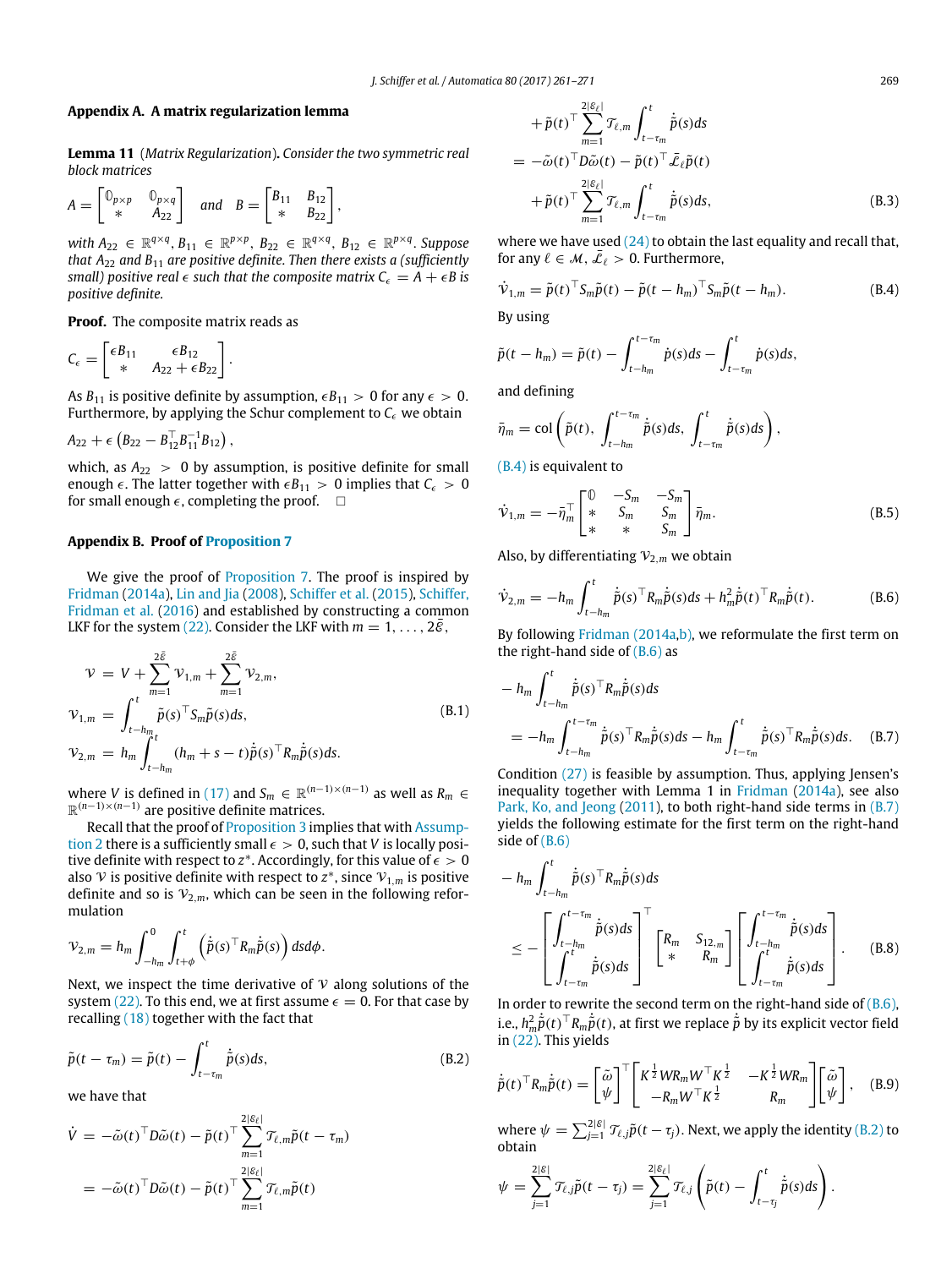Furthermore, we recall the fact  $(24)$  which implies that

$$
\sum_{j=1}^{2|\mathcal{E}_{\ell}|} \mathcal{T}_{\ell,j}\tilde{p}(t) = \bar{\mathcal{L}}_{\ell}\tilde{p}(t).
$$

Then, by introducing the short-hand vector

$$
\hat{\eta} = \text{col}\left(\tilde{\omega}, \ \tilde{p}(t), \ \sum_{j=1}^{2|\mathcal{E}_{\ell}|} \mathcal{T}_{\ell,j} \int_{t-\tau_j}^t \dot{\tilde{p}}(s) ds\right),
$$

[\(B.9\)](#page-8-7) is equivalent to

$$
\dot{\tilde{p}}(t)^{\top} R_m \dot{\tilde{p}}(t) \n= \hat{\eta}^{\top} \begin{bmatrix}\nK^{\frac{1}{2}} W R_m W^{\top} K^{\frac{1}{2}} & -K^{\frac{1}{2}} W R_m \bar{\mathcal{L}}_{\ell} & K^{\frac{1}{2}} W R_m \\
* & \bar{\mathcal{L}}_{\ell} R_m \bar{\mathcal{L}}_{\ell} & -\bar{\mathcal{L}}_{\ell} R_m \\
* & * & R_m\n\end{bmatrix} \hat{\eta}.
$$
\n(B.10)

Finally, by collecting the terms [\(B.3\),](#page-8-8) [\(B.5\),](#page-8-9) [\(B.8\)](#page-8-10) and [\(B.10\),](#page-9-31)  $\dot{V}$  can be upper-bounded by

$$
\dot{\mathcal{V}} \le -\eta^{\top} \Psi \eta, \tag{B.11}
$$

where  $\eta \in \mathbb{R}^{(n+(1+4\bar{\varepsilon})(n-1))}$ ,

$$
\eta = \text{col}\left(\tilde{\omega}(t), \tilde{p}(t), \eta_1, \eta_2\right),
$$
  
\n
$$
\eta_1 = \text{col}\left(\int_{t-h_1}^{t-\tau_1} \dot{\tilde{p}}(s)ds, \dots, \int_{t-h_{2\tilde{\varepsilon}}}^{t-\tau_2 \tilde{\varepsilon}} \dot{\tilde{p}}(s)ds\right),
$$
  
\n
$$
\eta_2 = \text{col}\left(\int_{t-\tau_1}^t \dot{\tilde{p}}(s)ds, \dots, \int_{t-\tau_{2\tilde{\varepsilon}}}^t \dot{\tilde{p}}(s)ds\right)
$$
\n(B.12)

and  $\Psi$  is defined in [\(25\).](#page-6-1) Therefore, if conditions [\(25\),](#page-6-1) [\(27\)](#page-6-2) are satisfied, then  $\dot{v} < 0$ .

As of now,  $\epsilon = 0$  and  $\dot{v}$  is not strict, i.e., not negative definite in all state variables. Yet, as the system  $(22)$  is non-autonomous, we need a strict common LKF in order to establish the asymptotic stability claim. By making use of [Proposition 3,](#page-4-5) this can be achieved without major difficulties as follows. From  $(18)$  in the proof of [Proposition 3](#page-4-5) together with [\(B.11\),](#page-9-32) we have that for  $\epsilon \neq 0$ ,

$$
\dot{\mathcal{V}} \leq -\bar{\xi}^{\top} \left( \begin{bmatrix} \mathbb{0}_{n \times n} & \mathbb{0}_{n \times (n + (1 + 4\bar{\delta})(n-1))} \\ * & \mathcal{V} \end{bmatrix} + \epsilon \, \mathcal{Z} \right) \bar{\xi},\tag{B.13}
$$

where

$$
\bar{\xi} = \text{col}\left(\nabla_{\tilde{\theta}}U(\tilde{\theta}(t) + \theta^*) - \nabla_{\tilde{\theta}}U(\theta^*), \tilde{\omega}(t), \tilde{p}(t), \eta_1, \eta_2\right),
$$
\n
$$
\Xi = \begin{bmatrix}\nA & 0.5AD & 0.5AK^{\frac{1}{2}}W & 0 & 0 \\
* & -0.5E_{22} & 0 & 0 & 0 \\
* & * & 0 & 0 & 0 \\
* & * & * & 0 & 0 \\
* & * & * & * & 0\n\end{bmatrix},
$$

*E*<sup>22</sup> is defined in [\(19\)](#page-4-6) and **0** denotes a zero matrix of appropriate dimensions. Recall that if conditions  $(25)$ ,  $(27)$  are satisfied, then  $\Psi$  > 0 for all  $\bar{\mathcal{L}}_{\ell}, \ell \in \mathcal{M}$ . Thus, following the proof of [Proposition 3,](#page-4-5) [Lemma 11](#page-8-0) in [Appendix A](#page-8-1) implies that there is a sufficiently small  $\epsilon > 0$  such that the matrix sum on the righthand side of  $(B.13)$  is positive definite and, at the same time,  $V$ is locally positive definite. Consequently, there exists a real  $\gamma >$ 0 such that  $\dot{v}(t) \leq -\gamma ||z(t)||^2$ ,  $z(t) = \text{col}(\tilde{\theta}(t), \tilde{\omega}(t), \tilde{p}(t)).$ Local uniform asymptotic stability of *z* ∗ follows by invoking the standard Lyapunov–Krasovskii theorem [\(Fridman,](#page-9-15) [2014a,b\)](#page-9-15) and arguments from [Fridman,](#page-9-34) [Seuret,](#page-9-34) [and](#page-9-34) [Richard](#page-9-34) [\(2004\)](#page-9-34) for systems with piecewise-continuous delays. By direct inspection, if  $(25)$ ,  $(27)$ are satisfied for some  $h_m \in \mathbb{R}_{\geq 0}$ , then they are also satisfied for any  $\tau_m(t) \in [0, h_m)$ , which in particular includes the case of constant delays, i.e.,  $\dot{\tau}_m = 0$ . This completes the proof.

#### **References**

- <span id="page-9-11"></span>Ahumada, C., Crdenas, R., Sez, D., & Guerrero, J. M. (2016). Secondary control str[ategies for frequency restoration in islanded microgrids with consideration](http://refhub.elsevier.com/S0005-1098(17)30114-0/sbref1) of communication delays. *IEEE Transactions on Smart Grid*, *7*(3), 1430–1441.
- <span id="page-9-5"></span>Andreasson, M., Sandberg, H., Dimarogonas, D.V., & Johansson, K.H. (2012). Distributed integral action: Stability analysis and frequency control of power systems. In *IEEE conference on decision and control* Maui, HI, USA (pp. 2077–2083).
- <span id="page-9-8"></span>Anon, ([2016\). Breaking the hierarchy: Distributed control and economic optimality](http://refhub.elsevier.com/S0005-1098(17)30114-0/sbref3) in microgrids. *IEEE Transactions on Control of Network Systems*, *3*(3), 241–253.
- <span id="page-9-3"></span>Bidram, A., Lewis, F., & Davoudi, A. (2014). Distributed control systems for smallsca[le power networks: Using multiagent cooperative control theory.](http://refhub.elsevier.com/S0005-1098(17)30114-0/sbref4) *IEEE Control Systems*, *34*(6), 56–77.
- <span id="page-9-26"></span>Bullo, F., & Lewis, A. D. (2004). *Geometric control of mechanical systems: modeling, ana[lysis, and design for simple mechanical control systems, vol. 49](http://refhub.elsevier.com/S0005-1098(17)30114-0/sbref5)*. Springer Science & Business Media.
- <span id="page-9-31"></span><span id="page-9-12"></span>Coelho, [E. A. A., Wu, D., Guerrero, J. M., Vasquez, J. C., Dragičević, T., Stefanović,](http://refhub.elsevier.com/S0005-1098(17)30114-0/sbref6) Č, et al. (2016). Small-signal analysis of the microgrid secondary control considering a communication time delay. *IEEE Transactions on Industrial Electronics*, *63*(10), 6257–6269.

<span id="page-9-21"></span>Diestel, R. (2000). *[Graduate texts in mathematics: Graph theory](http://refhub.elsevier.com/S0005-1098(17)30114-0/sbref7)*. Springer.

- <span id="page-9-22"></span>Dörfler, [F., & Bullo, F.\(2013\). Kron reduction of graphs with applications to electrical](http://refhub.elsevier.com/S0005-1098(17)30114-0/sbref8) networks. *IEEE Transactions on Circuits and Systems I: Regular Papers*, *60*(1), 150–163.
- <span id="page-9-32"></span><span id="page-9-1"></span>Freeman, R.A., Yang, P., & Lynch, K.M. et al. (2006). Stability and convergence properties of dynamic average consensus estimators. In *IEEE conference on decision and control* (pp. 398–403).
- <span id="page-9-15"></span>Fridman, E. [\(2014a\). Tutorial on Lyapunov-based methods for time-delay systems.](http://refhub.elsevier.com/S0005-1098(17)30114-0/sbref10) *European Journal of Control*, *20*(6), 271–283.
- <span id="page-9-16"></span>Fridman, E. (2014b). *[Introduction to time-delay systems: analysis and control](http://refhub.elsevier.com/S0005-1098(17)30114-0/sbref11)*. Birkhäuser.
- <span id="page-9-34"></span>Fridman, E., Seuret, A., & Richard, J.-P. [\(2004\). Robust sampled-data stabilization of](http://refhub.elsevier.com/S0005-1098(17)30114-0/sbref12) linear systems: an input delay approach. *Automatica*, *40*(8), 1441–1446.
- <span id="page-9-20"></span>Godsil, C. D., & Royle, G. F. (2001). *[Graduate texts in mathematics](http://refhub.elsevier.com/S0005-1098(17)30114-0/sbref13)*: *vol. 207*. *Algebraic graph theory*. Springer.
- <span id="page-9-17"></span>Hespanha, J. P., Naghshtabrizi, P., & Xu, Y. [\(2007\). A survey of recent results in](http://refhub.elsevier.com/S0005-1098(17)30114-0/sbref14) networked control systems. *Proceedings of the IEEE*, *95*(1), 138.
- <span id="page-9-29"></span>Jadbabaie, A., Lin, J., & Morse, A. S. (2003). Coordination of groups of mobile aut[onomous agents using nearest neighbor rules.](http://refhub.elsevier.com/S0005-1098(17)30114-0/sbref15) *IEEE Transactions on Automatic Control*, *48*(6), 988–1001.
- <span id="page-9-27"></span>Khalil, H. K. (2002). *Nonlinear systems* [\(third ed.\). Prentice Hall.](http://refhub.elsevier.com/S0005-1098(17)30114-0/sbref16)
- <span id="page-9-4"></span>Kundur, P. (1994). *[Power system stability and control](http://refhub.elsevier.com/S0005-1098(17)30114-0/sbref17)*. McGraw.
- <span id="page-9-13"></span>Lai, J., Zhou, H., Lu, X., & Liu, Z. (2016). Distributed power control for DERs based on net[worked multiagent systems with communication delays.](http://refhub.elsevier.com/S0005-1098(17)30114-0/sbref18) *Neurocomputing*, *179*, 135–143.
- <span id="page-9-14"></span>Lai, J., Zhou, H., Lu, X., Yu, X., & Hu, W. (2016). Droop-based distributed cooperative con[trol for microgrids with time-varying delays.](http://refhub.elsevier.com/S0005-1098(17)30114-0/sbref19) *IEEE Transactions on Smart Grid*, *7*(4), 1775–1789.
- <span id="page-9-33"></span><span id="page-9-18"></span>Lin, P., & Jia, Y. [\(2008\). Average consensus in networks of multi-agents with both](http://refhub.elsevier.com/S0005-1098(17)30114-0/sbref20) switching topology and coupling time-delay. *Physica A. Statistical Mechanics and its Applications*, *387*(1), 303–313.
- Liu, K., & Fridman, E. (2012). *Automatica*, *48*[\(1\), 102–108.](http://refhub.elsevier.com/S0005-1098(17)30114-0/sbref21)
- <span id="page-9-10"></span>Liu, S., Wang, X., & Liu, P. X. [\(2015\). Impact of communication delays on secondary](http://refhub.elsevier.com/S0005-1098(17)30114-0/sbref22) frequency control in an islanded microgrid. *IEEE Transactions on Industrial Electronics*, *62*(4), 2021–2031.
- <span id="page-9-28"></span>Löfberg, J. (2004). YALMIP: a toolbox for modeling and optimization in MATLAB. In *IEEE international symposium on computer aided control systems design* (pp. 284–289).
- <span id="page-9-0"></span>McArth[ur, S. D., Davidson, E. M., Catterson, V. M., Dimeas, A. L., Hatziargyriou, N. D.,](http://refhub.elsevier.com/S0005-1098(17)30114-0/sbref24) Ponci, F., et al. (2007). Multi-agent systems for power engineering applications — part I: Concepts, approaches, and technical challenges. *IEEE Transactions on Power Systems*, *22*(4), 1743–1752.
- <span id="page-9-6"></span>Monshizadeh, N., & De Persis, C. (2017). Agreeing in networks: unmatched dis[turbances, algebraic constraints and optimality.](http://refhub.elsevier.com/S0005-1098(17)30114-0/sbref25) *Automatica*, *75*, 63–74.
- <span id="page-9-2"></span>Olfati-Saber, R., Fax, A., & Murray, R. M. [\(2007\). Consensus and cooperation in](http://refhub.elsevier.com/S0005-1098(17)30114-0/sbref26) networked multi-agent systems. *Proceedings of the IEEE*, *95*(1), 215–233.
- <span id="page-9-19"></span>Olfati-Saber, R., & Murray, R. M. [\(2004\). Consensus problems in networks of](http://refhub.elsevier.com/S0005-1098(17)30114-0/sbref27) agents with switching topology and time-delays. *IEEE Transactions on Automatic Control*, *49*(9), 1520–1533.
- <span id="page-9-25"></span>Pai, M. A. (1989). *[Energy function analysis for power system stability](http://refhub.elsevier.com/S0005-1098(17)30114-0/sbref28)*. Kluwer Academic Publishers.
- <span id="page-9-30"></span>Park, P., Ko, J. W., & Jeong, C. [\(2011\). Reciprocally convex approach to stability of](http://refhub.elsevier.com/S0005-1098(17)30114-0/sbref29) systems with time-varying delays. *Automatica*, *47*(1), 235–238.
- <span id="page-9-24"></span>Pedersen, R., Sloth, C., & Wisniewski, R. (2016). Active power management in power distribution grids: Disturbance modeling and rejection. In *European control conference* (pp. 1782–1787).
- <span id="page-9-9"></span>Persis, C. D., Monshizadeh, N., Schiffer, J., & Dörfler, F. (2016). A Lyapunov approach to c[ontrol of microgrids with a network-preserved differential-algebraic model.](http://refhub.elsevier.com/S0005-1098(17)30114-0/sbref31) In *55th IEEE conference on decision and control* (pp. 2595–2600). IEEE.
- <span id="page-9-23"></span>Schiffer, J. (2015). *[Stability and power sharing in microgrids](http://refhub.elsevier.com/S0005-1098(17)30114-0/sbref32)*. (Ph.D. thesis), Berlin: Technische Universität.
- <span id="page-9-7"></span>Schiffer, J., & Dörfler, F. (2016). On stability of a distributed averaging PI frequency and active power controlled differential-algebraic power system model. In *European control conference* (pp. 1487–1492).